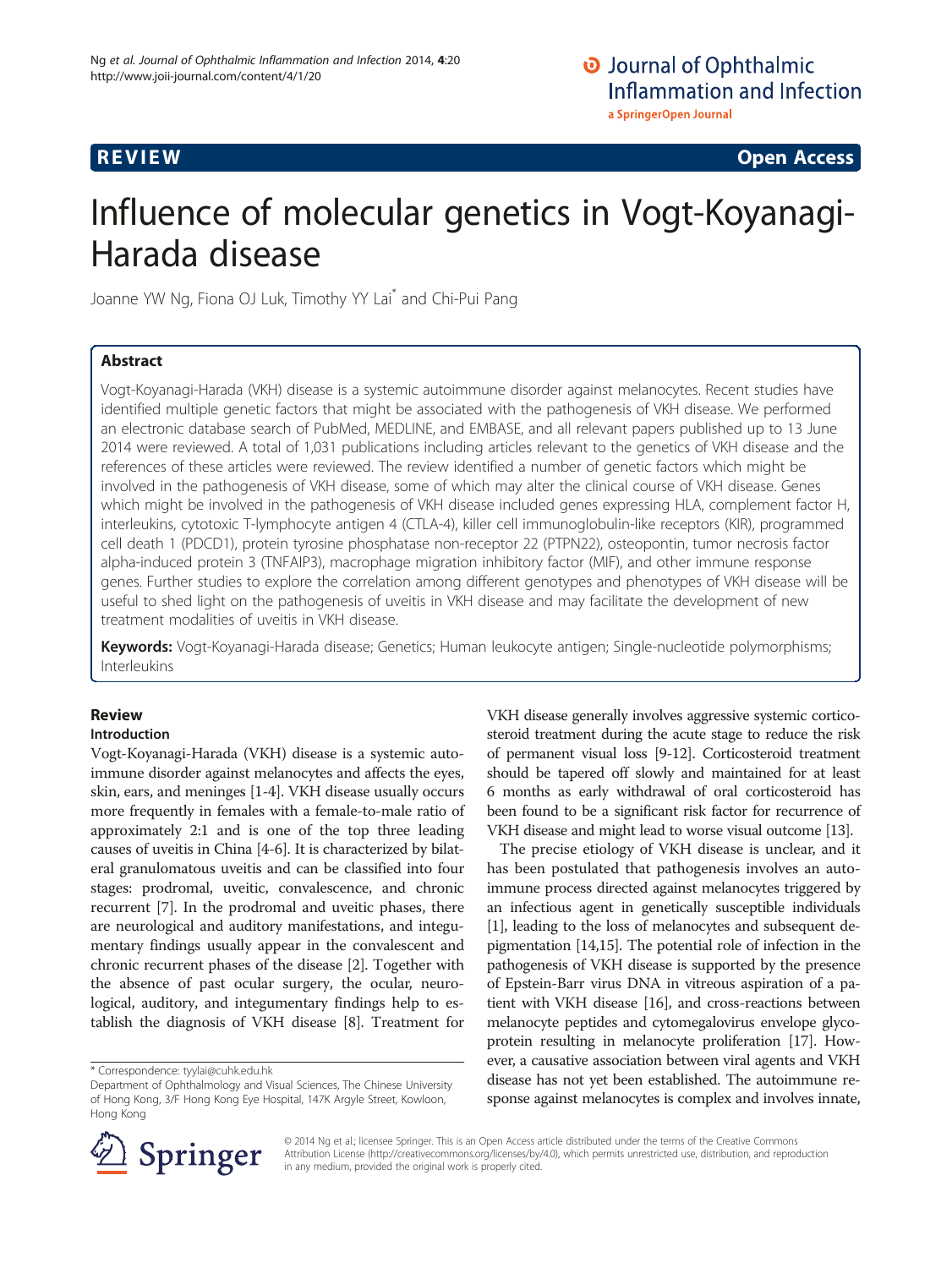humoral, and cellular immunity. CD4+ and CD8+ lymphocytes, as well as Th17 and regulatory T cells, have all been implicated in the pathogenesis [[18](#page-7-0)]. High titres of IgG against KU-MEL-1, an antigen expressed by human melanocytes, have been detected in patients with VKH disease [[19](#page-7-0)]. Innate immunity may also play an important role in the pathogenesis of VKH disease as evidenced by the presence of histiocytic and multinucleated giant cell infiltrates in enucleated eyes with VKH disease [\[14](#page-7-0)]. In combination with environmental factors, genetic factors are of paramount importance in various immune processes in VKH disease. This review aims to provide an overview on the role of genetics in the development of VKH disease and the clinical importance and implications of genetics in VKH disease.

#### Human leukocyte antigen genes

The major histocompatibility complex (MHC) in human is known as human leukocyte antigen (HLA). The MHC region in human is located at 6p21.3 on the short arm of chromosome 6, containing more than 200 genes and over 40 of which are HLA genes [[20\]](#page-7-0). The HLA genes encode a wide variety of antigen-presenting molecules on cell surface and proteins with immunological function. The HLA genes involved in immune function are classified into three classes [\[20,21](#page-7-0)]: MHC class I region contains genes that encode HLA-A, HLA-B, and HLA-C which form complexes with peptides of antigens and then export these antigens to the cell surface; MHC class II region contains genes encoding HLA-DM, HLA-DO, HLA-DP, HLA-DQ, and HLA-DR which are present in antigen-presenting cells and bind extracellular antigens in order to present them to T cells; and MHC class III region contains genes that play important roles in immune response including several components of complement (C2, C4, and factor B), tumor necrosis factor (tumor necrosis factor-alpha, lymphotoxin alpha, and lymphotoxin beta), and heat shock protein. Both MHC class I and class II are expressed on the cell surface to present antigens to the T lymphocytes in order to initiate immune response.

Among the MHC class II genes, more than 1,500 different alleles have been identified, and studies have provided evidence that MHC class II are associated with various autoimmune diseases [\[21](#page-7-0)-[23\]](#page-7-0). MHC class II genes are expressed on activated T cells and antigenpresenting cells including dendritic cells, macrophages, and B cells. Both the  $α$ - and  $β$ -chain genes are present in each subregion of DR, DP, and DQ and form a specific MHC class II molecule [\[20\]](#page-7-0). A number of HLA genotypes have been strongly linked with VKH disease, and these include HLA-DR and HLA-DQ (Tables [1](#page-2-0) and [2](#page-2-0)).

Islam et al. conducted a study in Japanese VKH patients and found that HLA-DQ4 and HLA-DQA1\*0301 were

present in 83% and 100% of VKH patients, respectively, compared with 32% and 67%, respectively, in control subjects, with HLA-DQA1\*0301/-DR4 showing the highest risk ratio (Table [1](#page-2-0)) [[24](#page-7-0)]. The study also showed that HLA-DQB1\*0604 could not be detected in any VKH patient, and therefore, it might offer some protection against VKH disease by modifying the pathogenesis of VKH [[24](#page-7-0)].

## **HLA-DR**

A large number of studies have shown that VKH disease is strongly associated with various HLA-DR alleles (Table [1](#page-2-0)) [[25](#page-8-0)]. HLA-DR4 of MHC class II was first found to be associated with VKH disease in Japanese in 1976 [\[26](#page-8-0)]. Since then, studies have demonstrated that HLA-DR4 is strongly associated with VKH patients of different ethnic groups (Tables [1](#page-2-0) and [2](#page-2-0)) including North Americans [\[27\]](#page-8-0), Chinese [[25\]](#page-8-0), Japanese [\[28](#page-8-0),[29\]](#page-8-0), Hispanics [[30-32](#page-8-0)], Italians [\[33](#page-8-0)], ethnically heterogeneous Brazilian [[34](#page-8-0)], Koreans [\[35\]](#page-8-0), and Saudi Arabians [[36](#page-8-0)].

Over two decades ago, Goldberg et al. demonstrated that HLA-DRB1\*0405 was a major allele responsible for susceptibility to develop VKH disease in Brazilian patients which is a highly admixed population [\[34](#page-8-0)]. In the study [\[34](#page-8-0)], the diverse alleles initially suggested to be associated with VKH disease occurred independently, strengthening the significance of HLA-DRB1\*0405 in the pathogenesis of VKH. The frequency of HLA-DRB1\*0405 was also significantly higher in Japanese patients with prolonged type of VKH disease [[37](#page-8-0)]. Further studies have demonstrated that patients with VKH disease who were HLA-DRB1\*0405 positive recognized a greater range of melanocyte epitopes than HLA-matched control subjects [\[38\]](#page-8-0), consolidating the influence of HLA-DRB1\*0405 in affecting the susceptibility to VKH disease.

In addition to HLA-DRB1\*0405 mentioned above, HLA-DRB1\*0407 and HLA-DRB1\*0410 alleles were also found to have increased frequency in Mestizo patients living in southern California [[32](#page-8-0)]. It was also found that the frequency of HLA-DRB1\*0410 was increased in Japanese patients with VKH disease [\[24,](#page-7-0)[28,39](#page-8-0)]. Increased frequencies of HLA-DRB1\*0405 and HLA-DRB1\*0404 were identified in Mexican Mestizo VKH patients with odds ratios of 2.95 and 2.79, respectively [\[40\]](#page-8-0). The serotype HLA-DR1 has also been suspected as having a possible association with VKH disease [[30](#page-8-0)]. However, alleleic analyses did not find a significant association between HLA-DRB1 alleles with VKH disease [[36](#page-8-0)].

S57-LLEQRRAA (67-74) located in the third hypervariable region of the HLA-DRB1 molecule is a shared epitope of the two HLA-DRB1\*0405 and HLA-DRB1\*0410 alleles [\[41](#page-8-0)]. This shared epitope was found to be linked with VKH disease in Indian patients [\[41\]](#page-8-0). Results from alleleic and epitopic studies have demonstrated that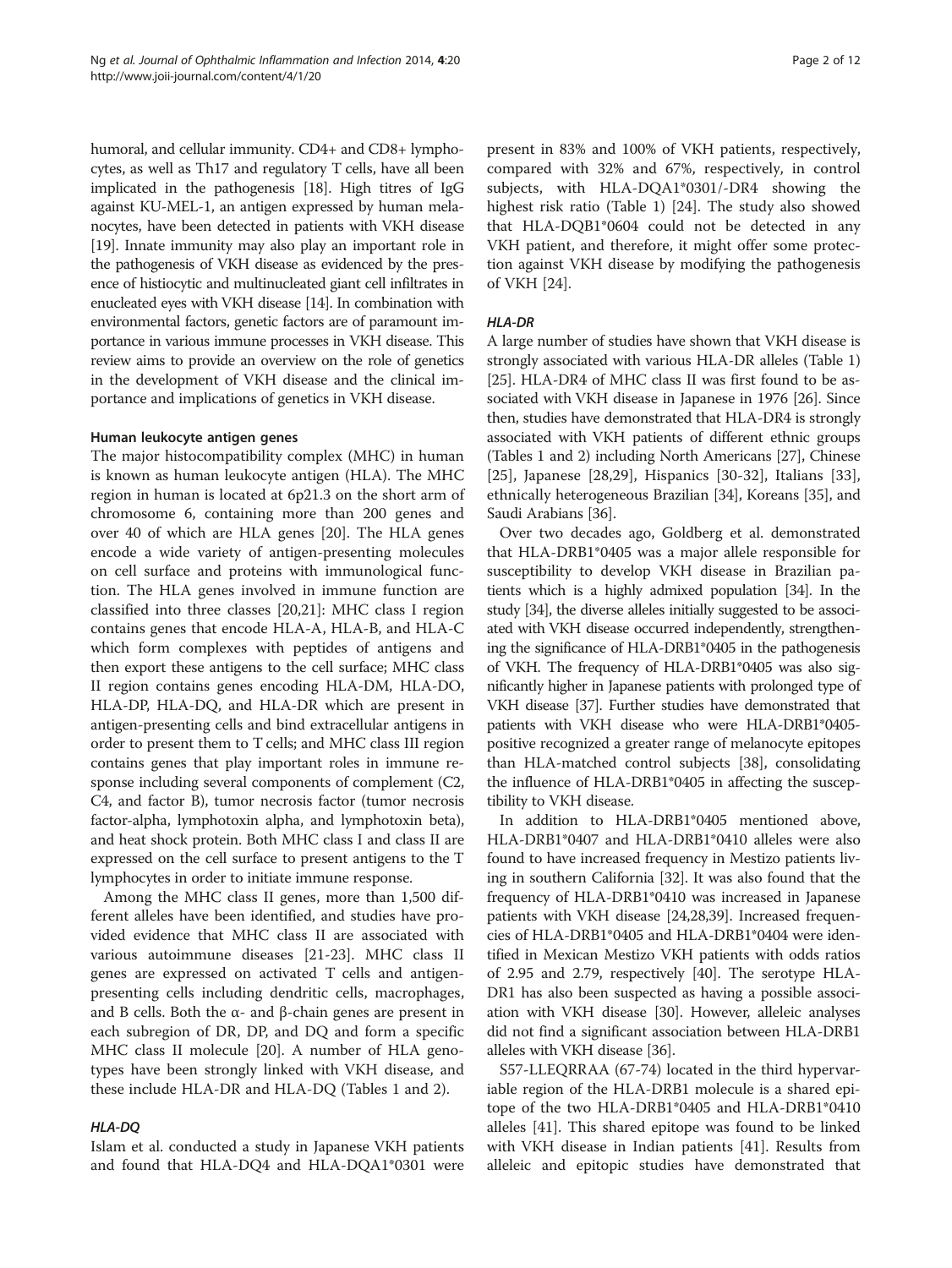| HLA genotype association | <b>Major findings</b>                                                                                    | Race                     | <b>References</b>    |
|--------------------------|----------------------------------------------------------------------------------------------------------|--------------------------|----------------------|
| HLA-DOA1*0301            | 100% of 57 VKH patients vs. 67.2% of 122 control subjects                                                | Japanese                 | Islam et al. [24]    |
| HLA-DOB1*0604            | 0% of 57 VKH patients vs. 15.6% of 122 control subjects,<br>i.e., may be protective against VKH disease  | Japanese                 | Islam et al. [24]    |
| HI A-DRB1*0404           | 25% of 76 VKH patients vs. 9.8% of 256 healthy individuals                                               | Mexican Mestizo          | Alaez et al. [40]    |
| HI A-DRB1*0405           | 95% of 40 VKH patients vs. 58.2% of DR4-positive healthy controls                                        | Japanese                 | Shindo et al. [28]   |
|                          | 54.1% of 37 VKH patients have HLA-DRB1*0405 with a relative<br>risk of 11.76 over the general population | Highly admixed Brazilian | Goldberg et al. [34] |
|                          | 82.3% of 18 VKH patients vs. 9.3% of 128 control subjects                                                | Korean                   | Kim et al. [35]      |
|                          | 36.6% of 30 VKH patients vs. 6.9% of 29 control subjects                                                 | Saudi Arabian            | Igniebi et al. [36]  |
|                          | 13.2% of 76 VKH patients vs. 0.4% of 256 healthy individuals                                             | Mexican Mestizo          | Alaez et al. [40]    |

<span id="page-2-0"></span>Table 1 Major HLA genotypes associated with VKH disease

epitopes may be involved in the immunopathogenesis of VKH disease. However, complex associations between different epitopes and VKH disease are expected due to the high variability of HLA and the differences in genetic profiles across different ethnic populations [[42](#page-8-0),[43](#page-8-0)].

Although multiple studies have shown that the genetic predisposition to VKH disease is contributed by multiple overlapping factors encoded by the HLA system, the strengths of association between HLA-DRB1\*04 subtypes and VKH disease vary among different races, indicating that the pathogenesis of VKH may be multifactorial with additional genetic susceptibility and environmental causes [[32,34](#page-8-0)].

## Cytotoxic T-lymphocyte antigen 4 gene

Cytotoxic T-lymphocyte antigen 4 (CTLA-4) gene is located on chromosome 2q33 and is expressed in activated T cells and inhibits T cell activation by CD28 [[44\]](#page-8-0). Over 100 single-nucleotide polymorphisms (SNPs) have been identified in CTLA-4 gene regions, and some of these SNPs were found to be related to immune-mediated diseases including type 1 diabetes mellitus [[45](#page-8-0)], multiple sclerosis [\[46](#page-8-0)], systemic lupus erythematosus (SLE) [\[47](#page-8-0)], rheumatoid arthritis [\[48,49](#page-8-0)], Hashimoto's thyroiditis, and Graves' disease [[45](#page-8-0)]. However, some of the studies showed conflicting

Table 2 Major HLA serotypes associated with VKH disease

results in the association of CTLA-4 gene polymorphisms and autoimmune diseases [\[50-52](#page-8-0)].

A study of Chinese Han patients with VKH disease provided evidence that the G allele at SNP +49 of CTLA-4 was associated with VKH disease, and the CTLA-4 haplotype −1661A:−318C:+49G:CT60G was also found to confer risk of VKH disease [[53\]](#page-8-0). The CTLA-4 haplotype has been shown to be associated with other types of uveitis, and this can be due to differences in the pathogenesis mechanisms among different uveitis entities [\[53\]](#page-8-0).

#### Complement system

The complement system is an essential component of the primary immune system, and it plays a key role in regulating various immunological and inflammatory responses. It has been demonstrated that experimental autoimmune uveoretinitis (EAAU) can be caused by activation of the complement system, and depletion of the host's complement system can completely inhibit the EAAU [[54,55\]](#page-8-0). Yang et al. have shown that in Chinese females, the 184G rs800292 polymorphism of complement factor H (CFH) gene is a genetic risk marker of anterior uveitis [[56](#page-8-0)]. Another study also showed that the carrier frequency of G allele of CFH-rs800292 is increased in patients with non-infectious intermediate and

| HLA serotype association | <b>Major findings</b>                                      | Race     | <b>References</b> |
|--------------------------|------------------------------------------------------------|----------|-------------------|
| HLA-DQ4                  | 83% of 57 VKH patients vs. 32% of 461 control subjects     | Japanese | Islam et al. [24] |
| HLA-DQw7                 | 59.4% of 32 VKH patients vs. 36.5% of 52 control subjects  | Japanese | Zhang et al. [25] |
| HLA-DR1                  | 36% of 25 VKH patients vs. 9% of 217 control subjects      | Hispanic | Weisz et el [30]  |
| HLA-DR4                  | 75% of 32 VKH patients vs. 23.1% of 52 control subjects    | Chinese  | Zhang et al. [25] |
|                          | 93% of 57 VKH patients vs. 43% of 461 control subjects     | Japanese | Islam et al. [24] |
|                          | 56% of 25 VKH patients vs. 29% of 217 control subjects     | Hispanic | Weisz et el [30]  |
| HLA-DR53                 | 98.2% of 57 VKH patients vs. 67.5% of 461 control subjects | Japanese | Islam et al. [24] |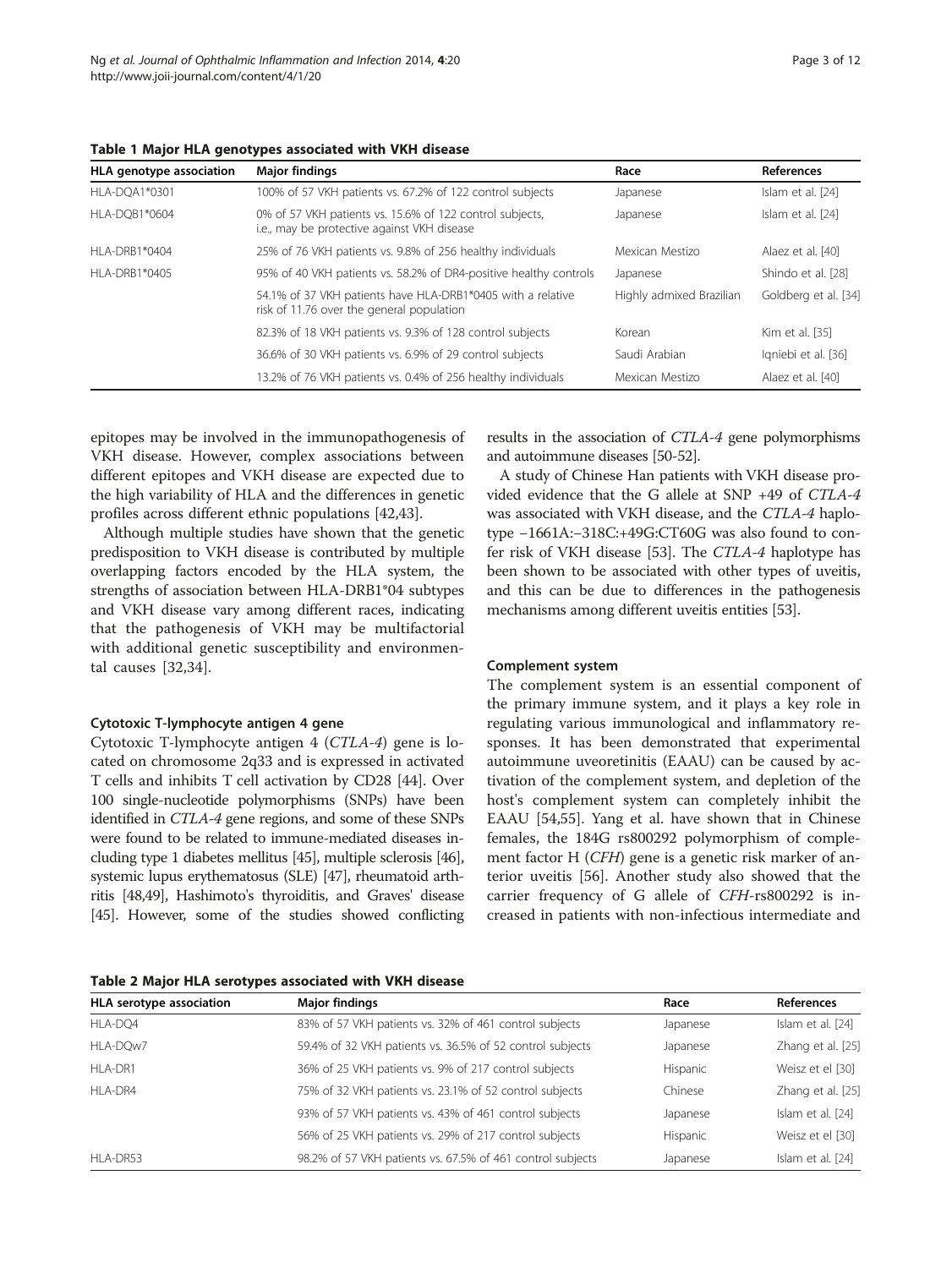posterior uveitis [\[57\]](#page-8-0). However, so far, SNPs in CFH that are associated with VKH disease have not yet been discovered.

#### Interleukin genes

Interleukins (ILs) are produced by leukocytes and are potent inflammatory mediators which are heavily involved in numerous immunological diseases [[58-60\]](#page-8-0) including diverse entities of uveitis [\[59,61](#page-8-0)-[63](#page-8-0)]. Studies have demonstrated that various interleukins may be associated with VKH disease (Table 3).

Interleukin-12 (IL-12) is critical in the differentiation of naïve T cells into Th1 cells [[64](#page-8-0)] and was identified to be involved in the pathogenesis of Behcet's disease [\[65,66](#page-8-0)]. Recently, C allele of rs3212227 of the IL-12B gene was shown to be a significant risk factor of VKH disease [\[67\]](#page-8-0).

Upregulation of interleukin-17 (IL-17) was identified to be associated with intraocular inflammation in patients of VKH disease and Behçet's disease [\[68](#page-8-0)]. It was also shown that rs763780 of IL-17F was associated with VKH disease in Chinese Han population, with the TT genotype increasing the susceptibility of VKH disease and the C allele of rs763780 being possibly protective against VKH disease [[69](#page-8-0)]. However, since only two SNPs of the IL-17 gene were tested in the study [[69](#page-8-0)], further studies are needed to evaluate if the other polymorphisms of the IL-17 gene are also associated with VKH disease.

Interleukin-23 (IL-23) was identified to be an important cytokine in the development of autoimmune diseases [[70,71\]](#page-9-0). It enhances the production of IL-17 by  $CD4^+$  T cells and contributes to the maintenance of various autoimmune diseases [\[72](#page-9-0)]. Previous study has found that the levels of IL-23 in the serum of VKH patients with active uveitis were significantly higher than those without active uveitis and normal controls [[68](#page-8-0)]. However, no statistical significant association was found in four selected

polymorphisms (rs17375018, rs7517847, rs11209032, and rs1343151) of interleukin-23 receptor (IL23R) gene in VKH patients from a Chinese Han population [\[73\]](#page-9-0). In view of the discrepancy between the SNP analysis and the current understanding in the functions of IL-23 in uveitis, more SNPs in the *IL23R* gene should be explored to investigate its association with VKH disease.

Interleukin-27 (IL-27) is expressed in photoreceptors and retinal ganglion cells [[74\]](#page-9-0). It enhances the differentiation of naïve T cells into Th1 cells but suppresses naïve T cells from differentiating into Th17 cells, resulting in mutual antagonism of Th1 and Th17 cells which are both involved in the pathogenesis of uveitis [\[75,76](#page-9-0)]. Nonetheless, a previous study by Yang et al. showed no association between the rs4788084 SNP of IL-27 and intermediate uveitis and posterior uveitis [\[57](#page-8-0)].

#### Killer cell immunoglobulin-like receptor gene cluster

The killer cell immunoglobulin-like receptor (KIR) genes on chromosome 19 encode inhibitory (3DL1, 3DL2, 3DL3, 2DL1, 2DL2, 2DL3, and 2DL5) and activating (3DS1, 2DS1, 2DS2, 2DS3, 2DS4, 2DS5) receptors which are expressed on the majority of natural killer (NK) cells and a small proportion of T cells [\[77\]](#page-9-0). The inhibitory KIRs recognize distinct HLA class I molecules and stop the effector function of NK cells, thus offering protections to healthy cells. Expression of HLA class I molecules protect healthy cells from surveillance of NK cells [\[78\]](#page-9-0).

KIR2DS3 was found to be more frequent in VKH patients than in the control group in a study performed in Saudi Arabia [\[79\]](#page-9-0). Another study by Levinson et al. showed that the frequency of KIR gene cluster 3DS1- 2DL5-2DS1-2DS5 was higher and increased the susceptibility to VKH disease in Japanese patients [\[80\]](#page-9-0). Therefore, it was suggested that the KIR genes that encode activating KIR receptors may increase the risk of VKH disease. On the other hand, KIR-HLA interactions might be involved in the protection against VKH disease and might possibly reduce the severity of VKH disease as KIR2DL2/2DL3+

Table 3 Interleukin (IL) genes that have been suggested to be associated with VKH disease

| IL.<br>genes | Polymorphisms associated Functional relevance<br>with VKH disease |                                                                                                                                                                                            | Race                       | <b>References</b>            |
|--------------|-------------------------------------------------------------------|--------------------------------------------------------------------------------------------------------------------------------------------------------------------------------------------|----------------------------|------------------------------|
| $II-12B$     | rs3212227                                                         | C allele of rs3212227 of IL-12B is a risk factor of VKH disease. IL-12B is suggested<br>to enhance Th1 production which is involved in the pathogenesis of VKH disease.                    | Chinese Han Li et al. [67] |                              |
| IL-17F       | rs763780                                                          | TT genotype of IL-17F-rs763780 predisposes susceptibility to VKH disease, whereas Chinese Han Shu et al. [69]<br>the C allele of rs763780 may have protective effects against VKH disease. |                            |                              |
| IL-23R       | None discovered yet.                                              | IL-23 levels are increased in the serum of VKH patients with active uveitis. IL-23 Chinese Han Jiang et al. [73]<br>enhances production of IL-27 by CD4 <sup>+</sup> T cells.              |                            |                              |
| $II - 27$    | None discovered yet.                                              | IL-27 is suggested to promote Th17 production which is involved in the<br>pathogenesis of VKH disease.                                                                                     |                            | Chinese Han Yang et al. [57] |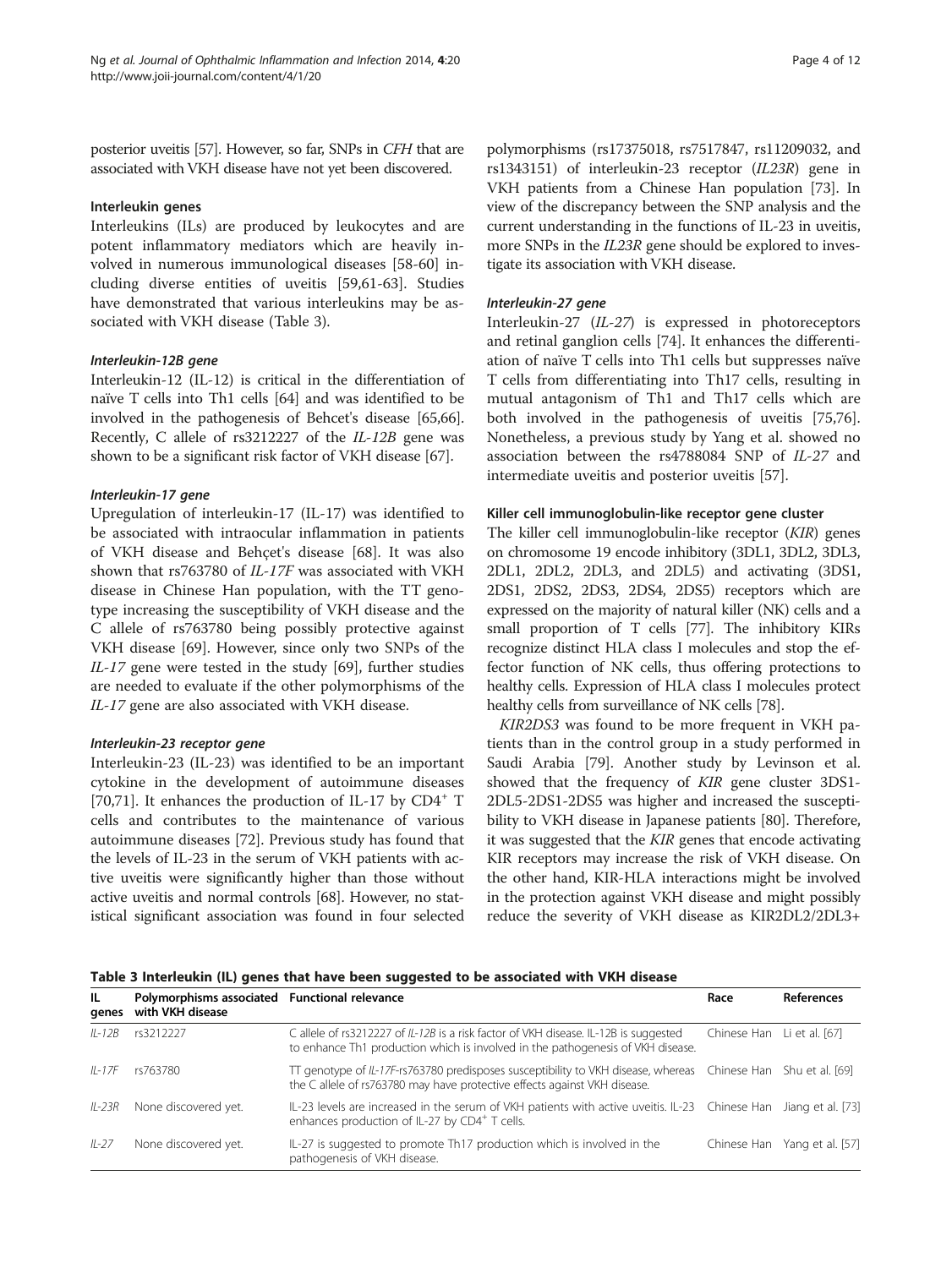HLA-C1 was identified to have a higher frequency in the control group [\[79\]](#page-9-0). However, the direct role of NK cells in the pathogenesis of VKH disease has not yet been established.

#### Programmed cell death 1 gene

Programmed cell death 1 (PDCD1) on chromosome 2q37 encodes programmed cell death 1 (PD-1) which induces apoptotic cell death of murine lymphoid cell lines in vitro [[81](#page-9-0)]. It has been suggested to suppress the development of inflammatory helper T cells modulating the innate immune system [[82](#page-9-0)]. PDCD1 has been shown to be involved in a wide range of autoimmune diseases including Graves' disease [\[83](#page-9-0)], type I diabetes [\[84\]](#page-9-0), ankylosing spondylitis [[85](#page-9-0)], rheumatoid arthritis [\[86,87\]](#page-9-0), SLE [[88](#page-9-0)-[91](#page-9-0)], and multiple sclerosis [[92](#page-9-0)]. However, several studies have shown contradictory results [\[93-97](#page-9-0)]. In Chinese Han population, the frequency of C allele in PD-1.5 was found to be significantly lower in VKH patients with poliosis or with dysacusis compared with control subjects, suggesting that PD-1.5 may influence the extraocular manifestations among VKH patients [\[98](#page-9-0)]. In the same study, no association was found among VKH disease and the SNPs PD-1.3 and PD-1.6 [[98](#page-9-0)].

#### Protein tyrosine phosphatase non-receptor 22 gene

Protein tyrosine phosphatase non-receptor 22 (PTPN22) influences the development and activation of lymphocytes, innate cell-mediated immune host defense, formation of tolerance, and regulation of the immune system [\[99](#page-9-0)]. PTPN22 is located on chromosome 1p13.3 to 1p13.1 and encodes the lymphoid-specific phosphatase known as Lyp which plays an essential suppressive role in T cell activation [[100\]](#page-9-0). Several studies have demonstrated that a SNP in PTPN22, R620W (rs2476601), predisposes individuals to various autoimmune diseases including insulin-dependent diabetes mellitus [[101](#page-9-0)], rheumatoid arthritis [\[102,103](#page-9-0)], Graves' disease [\[104\]](#page-10-0), and SLE [\[105](#page-10-0)]. In a study of 67 Japanese patients with VKH disease [[106](#page-10-0)], six SNPs in PTPN22 (rs3811021, rs1217413, rs1237682, rs3761935, rs3789608, and rs2243471) were shown to have no significant association with VKH disease. However, in a study of 1,005 VKH patients and 2,010 healthy controls of Han Chinese population [[107](#page-10-0)], significantly increased frequencies of rs2488457 CC genotype and C allele were found in VKH patients. Moreover, there was decreased frequency of rs2488457 GG genotype in patients with VKH disease. No significant association between T cell activation and rs2488457 genotype was observed [[107](#page-10-0)]. It was proposed that a functional variant rs2488457 in PTPN22 increases susceptibility to VKH disease via modulating the expression of PTPN22, production of interleukin 10 (IL-10) and proliferation of peripheral blood mononuclear cells [\[107\]](#page-10-0).

#### Osteopontin gene

The osteopontin (OPN) gene encodes osteopontin which is a pro-inflammatory cytokine involved in chronic inflammatory diseases [\[108,109](#page-10-0)]. It was shown that serum levels of OPN were significantly higher in patients with active VKH disease than in patients with inactive VKH disease and in the control group [\[110\]](#page-10-0). In the same study [[110](#page-10-0)], recombinant OPN was shown to induce a significant increase in the proliferation of CD4<sup>+</sup> T cells and secretion of interferon gamma and IL-17 in patients with active VKH disease. The frequency of the TT genotype of OPN rs4754 was also shown to be positively correlated with VKH disease in Chinese Han population [[110](#page-10-0)].

#### Tumor necrosis factor, alpha-induced protein 3 gene

Tumor necrosis factor, alpha-induced protein 3 (TNFAIP3) gene encodes the A20 protein which is a cytoplasmic zinc finger protein. The A20 protein prevents the over-reaction of innate immune responses by suppressing TNF-induced signaling and negatively regulating nuclear factor kappa B (NF-κB) responses mediated by innate immune receptors including TNF receptor [[111,112\]](#page-10-0). TNFAIP3 polymorphisms were found to predispose to autoimmune diseases including rheumatoid arthritis [[113,114](#page-10-0)], psoriasis [\[115](#page-10-0)], and SLE [\[116,117](#page-10-0)]. A study by Li et al. in VKH patients has found that the rs9494885 TC genotype and C allele may confer a risk to VKH disease, while the rs9494885 TT genotype and T allele may protect against VKH disease [[118\]](#page-10-0).

## Macrophage migration inhibitory factor gene

The macrophage migration inhibitory factor (MIF) gene on chromosome 22q11.2 plays an important role in the level of MIF expression in macrophages and T cells, as well as release of other inflammatory cytokines [[119](#page-10-0)]. SNPs in the MIF gene have been shown to be involved in a number of immunological diseases including psoriasis [[120\]](#page-10-0), SLE [\[121\]](#page-10-0), ulcerative colitis [[122\]](#page-10-0), juvenile idiopathic arthritis [\[123,124\]](#page-10-0), and multiple sclerosis [[125](#page-10-0)]. The levels of MIF were also found to be significantly higher in uveitis patients with VKH disease, sarcoidosis, and Behçet's disease [\[126,127](#page-10-0)]. In a study by Zhang et al. [[128](#page-10-0)], the frequencies of GG genotype and G allele of rs755622 in the MIF gene were found to be significantly lower in VKH patients than in controls. The frequency of T allele of rs2096525 was also significantly lower in patients with headache or vitiligo than in the control group [[128](#page-10-0)]. Therefore, the GG genotype and G allele may be protective factors for VKH disease, while the T allele of rs2096525 may be a risk factor for non-ocular manifestation of VKH disease [[128](#page-10-0)]. The study also demonstrated that the combined rs755622/rs2096525 CT haplotype confers an increased risk to VKH disease, whereas the GT haplotype reduces the susceptibility to VKH disease [[128](#page-10-0)].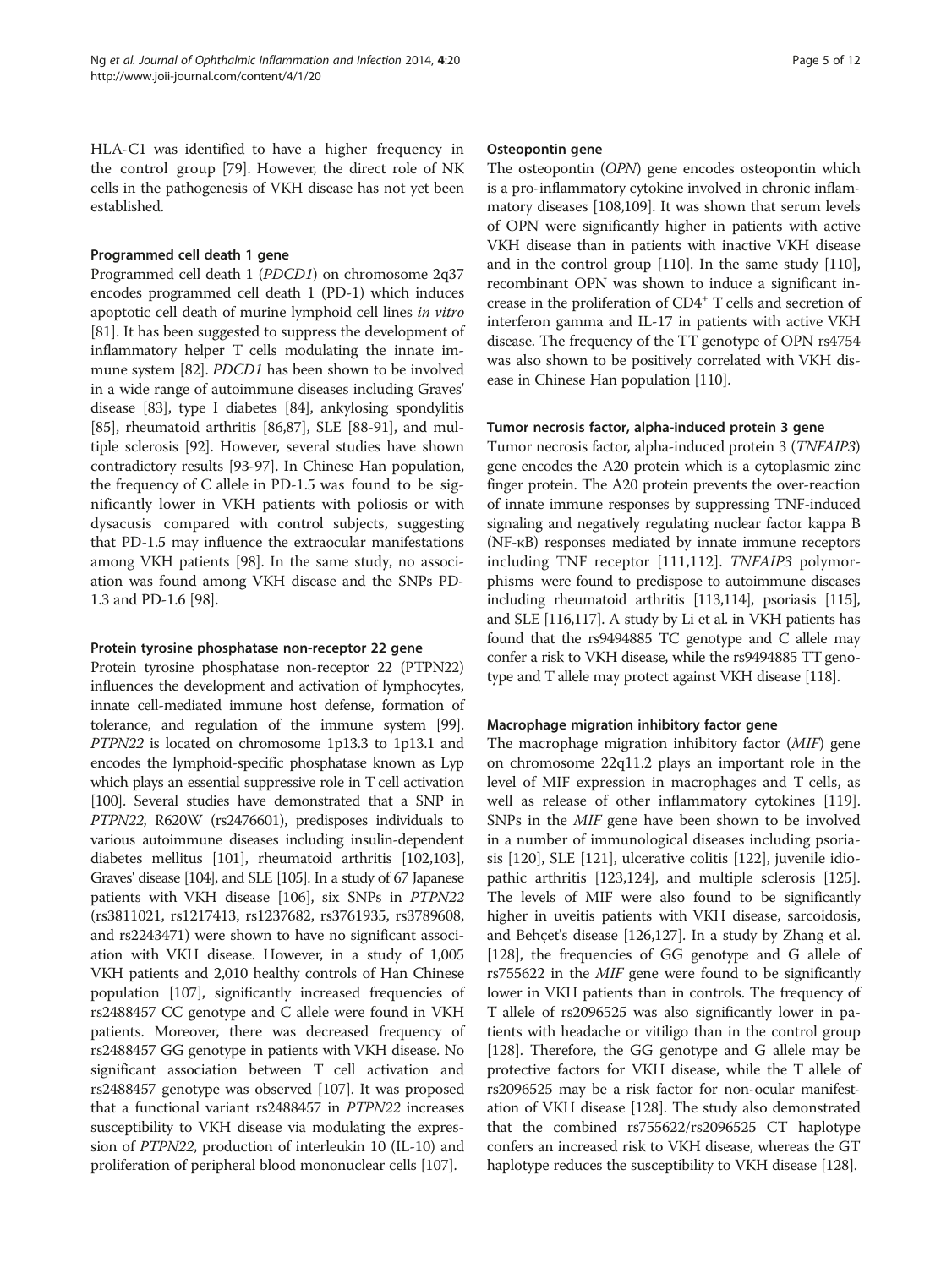## Tyrosinase gene family

Tyrosinase gene family is specifically expressed in melanocytes, and it encodes the enzymes that forms melanin [[129\]](#page-10-0). Mutations of tyrosinase gene family are related to depigmentation and developmental defects of the eye including oculocutaneous albinism type 1 (OCA1) and microphthalmia [[130-133\]](#page-10-0). Lymphocytes of patients with VKH disease were shown to be reactive to peptides derived from tyrosinase family proteins, thus it is possible that tyrosinase and tyrosinase-related proteins could be the auto-antigens in VKH disease [[1](#page-7-0)]. However, a study evaluating polymorphisms of microsatellites loci in tyrosinase gene family among Japanese VKH patients has failed to find a significant association with VKH disease [\[134\]](#page-10-0).

## Interferon gamma gene

Previous studies have demonstrated elevated levels of interferon gamma in the aqueous humor and serum of patients with VKH disease [\[135,136](#page-10-0)]. However, a study evaluating gene polymorphism of interferon gamma gene and VKH disease found no significant difference in the frequencies of alleles and genotypes of interferon gamma gene between VKH patients and healthy controls [\[137\]](#page-10-0).

# NLR family, pyrin domain containing 1 gene

NLR family, pyrin domain containing 1 (NLRP1) gene on chromosome 17p13 is involved in the primary immune system and was shown to be associated with generalized vitiligo and other autoimmune diseases [\[138-141\]](#page-10-0). Since skin hypopigmentation in VKH disease resembles generalized vitiligo, NLRP1 might be involved in the pathogenesis of VKH. However, a study by Horie et al. has shown that NLRP1 gene polymorphisms related to vitiligo were not associated with the risks or clinical manifestations of VKH disease, and this suggests that the genetic and immune factors associated with VKH disease are likely to be distinct from generalized vitiligo [\[142\]](#page-11-0).

# Toll-like receptor 9 gene

Toll-like receptor 9 (TLR9) recognizes unmethylated 2′ deoxyribo(cytidine-phosphate-guanosine) (CpG) dinucleotide motifs in viruses and is of importance in the immunological defense against viral infections [\[143\]](#page-11-0). TLR9 has been postulated to be one of the candidate genes in the pathogenesis of VKH, but a study by Ito et al. has failed to find a significant association between TLR9 polymorphisms and VKH disease [[144\]](#page-11-0).

## Transforming growth factor β receptor gene

Transforming growth factor β ((TGF-β) influences the differentiation of Th17 [[145](#page-11-0)-[147\]](#page-11-0), and two SNPs of type III TGF-β receptor (rs1805110 and rs2489188) have been investigated to determine their association with VKH disease in Chinese Han population [\[148\]](#page-11-0). These two SNPs were shown not to be associated with VKH disease, whereas rs2489188 CC genotype of the type III TGF-β receptor was shown to be protective against Behcet's disease [[148\]](#page-11-0).

## Janus kinase 1 gene

Janus kinase 1 (JAK1) is an essential component of the human immune system which regulates cell differentiation of Th1 and Th17 [\[149\]](#page-11-0). A recent study suggested that three SNPs of the *JAK1* gene including GG genotype of rs310230, GG genotype of rs310236, and TT genotype of rs310241 were found to occur in lower frequencies in VKH patients than control subjects [[150](#page-11-0)]. However, no significant link between the three SNPs and clinical manifestations of VKH disease was identified, and currently, there is no published data on the functional role of these SNPs of JAK1 [\[150\]](#page-11-0).

# Fibroblast growth factor receptor 1 oncogene partner and chemokine (C-C motif) receptor 6 genes

Both fibroblast growth factor receptor 1 oncogene partner (FGFR1OP) and chemokine receptor 6 (CCR6) are encoded by a linkage disequilibrium block located on chromosome 6q27 [\[151](#page-11-0)], and both have been identified to be associated with susceptibility of vitiligo. Moreover, the two genes have been implicated in the pathogenesis of autoimmune diseases as CCR6 was found to be associated with Crohn's disease [\[152](#page-11-0)], ulcerative colitis [\[153\]](#page-11-0), and rheumatoid arthritis [[154,155\]](#page-11-0), while FGFR1OP was found to be related to Graves' disease [[156](#page-11-0)] and myeloproliferative disorders [\[157,158](#page-11-0)] and is involved in microtubule anchoring at the centrosome [[159](#page-11-0)]. Two independent case-control cohorts of Chinese Han population have shown that the A allele of rs2301436 of FGFR1OP is associated with susceptibility to VKH, whereas no association was found for the four tested CCR6 SNPs including rs3093024, rs6902119, rs3093023, and rs968334 [[160](#page-11-0)].

# Limitations of genetic studies in VKH disease

Although genetic studies have contributed greatly in identifying mechanisms involved in the pathogenesis of VKH disease, they are not without any limitation. Firstly, there may be linkage disequilibrium in the genetic analysis, i.e., the occurrence of certain combinations of alleles or genetic markers in a population more frequently or less frequently than these would be expected from a totally random formation of haplotypes from alleles based on their original frequencies. Linkage equilibrium occurs when there is nonrandom correlation among neighboring alleles that descend from single ancestral chromosomes [[161\]](#page-11-0). The genetic association found in the different studies may be in linkage disequilibrium with the causative locus, thereby leading to confounding of the results. Secondly, the effects of genotypes on phenotypes found in many of the research are not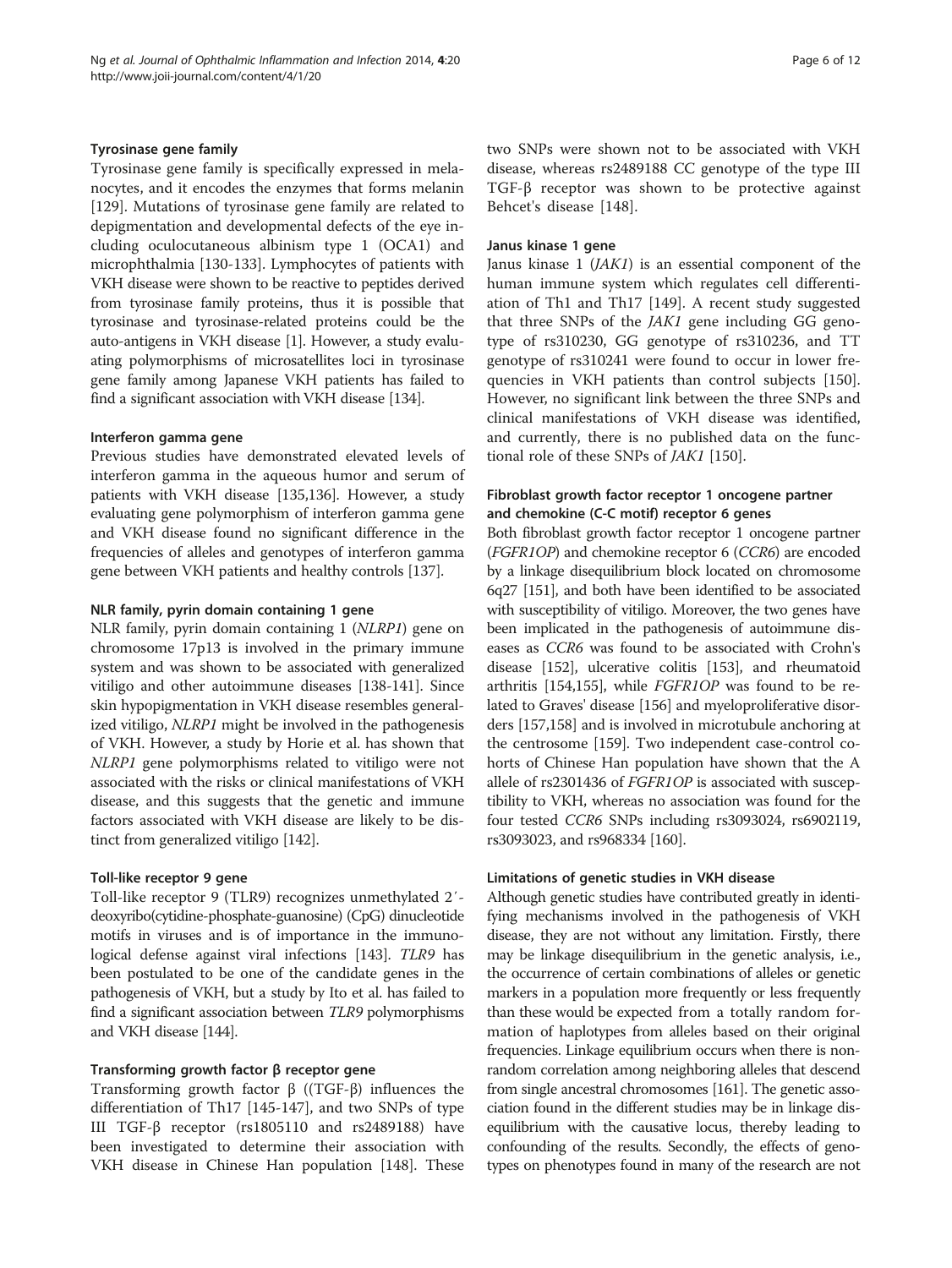| Gene                                                              | Subtype/polymorphism                                                                      | <b>References</b>                                             |
|-------------------------------------------------------------------|-------------------------------------------------------------------------------------------|---------------------------------------------------------------|
| Human leukocyte antigen (HLA)                                     | HLA-DQ4                                                                                   | Islam et al. [24]                                             |
|                                                                   | HLA-DOw7                                                                                  | Zhang et al. [25]                                             |
|                                                                   | DR1                                                                                       | Weisz et el. [30]                                             |
|                                                                   | DR4                                                                                       | Islam et al. [24],<br>Zhang et al. [25],<br>Weisz et el. [30] |
|                                                                   | <b>DR53</b>                                                                               | Islam et al. [24]                                             |
| Cytotoxic T-lymphocyte antigen 4 (CTLA-4)                         | G allele at SNP +49, CTLA-4 haplotype -1661A:-318C:+49G:CT60G                             | Du et al. [53]                                                |
| Interleukin (IL) genes                                            | II-12B rs3212227 C allele                                                                 | Li et al. [67]                                                |
|                                                                   | IL-17F rs763780 TT genotype                                                               | Shu et al. [69]                                               |
| Killer cell immunoglobulin-like receptors<br>(KIR) gene cluster   | KIR2DS3, KIR gene cluster 3DS1-2DL5-2DS1-2DS5,<br>KIR2DI 2/2DI 3+HI A-C1                  | Sheereen et al. [79]                                          |
| Programmed cell death 1 (PDCD1)                                   | PD-1.5 C allele                                                                           | Meng et al. [98]                                              |
| Protein tyrosine phosphatase non-receptor 22 (PTPN22)             | rs2488457 CC genotype and C allele                                                        | Zhang et al. [107]                                            |
|                                                                   | rs2488457 GG genotype                                                                     |                                                               |
| Osteopontin (OPN)                                                 | rs4754 TT genotype                                                                        | Chu et al. [110]                                              |
| Tumor necrosis factor, alpha-induced protein 3 (TNFAIP3)          | rs9494885 TC genotype and C allele                                                        | Li et al. [118]                                               |
| Macrophage migration inhibitory factor (MIF)                      | rs755622 GG genotype and G allele, rs2096525<br>T allele, rs755622/rs2096525 CT haplotype | Zhang et al. [128]                                            |
| Fibroblast growth factor receptor<br>1 oncogene partner (FGFR1OP) | rs2301436                                                                                 | Yi et al. [160]                                               |

# <span id="page-6-0"></span>Table 4 Summary of genes that have been shown to be related to increased risk of VKH disease

clearly known, and therefore, exactly how the SNPs affect the inflammatory proteins and their receptor functions remains uncertain. Therefore, whether the manipulations of these inflammatory proteins in patients with certain genotypes would be able to alter the course of VKH disease remain to be seen.

# Conclusion

In recent years, advancement in research has shed some light on the genetic basis and mechanisms of uveitis including VKH disease. Multiple studies have demonstrated that genetic polymorphisms may influence the expression of genes or the functions of gene products

# Table 5 Summary of genes which have been shown to be unrelated or with uncertain association with VKH disease

| Gene                                                        | Subtype/polymorphism                                                                                                                                                                                                                                     | <b>References</b>  |
|-------------------------------------------------------------|----------------------------------------------------------------------------------------------------------------------------------------------------------------------------------------------------------------------------------------------------------|--------------------|
| Complement factor H (CFH)                                   | 184G rs800292 showed increased risk with non-infectious intermediate<br>and posterior uveitis but not in VKH.                                                                                                                                            | Yang et al. [56]   |
| Tyrosinase gene family                                      | No significant association in polymorphisms of microsatellites loci in<br>tyrosinase gene family was found in Japanese VKH patients.                                                                                                                     | Horie et al. [134] |
| Interferon gamma                                            | No significant association in polymorphism of interferon gamma gene<br>was found in Japanese VKH disease.                                                                                                                                                | Horie et al. [137] |
| NLR family, pyrin domain containing 1 (NLRP1)               | NLRP1 gene polymorphisms related to vitiligo were not associated with<br>the risks or clinical manifestations of VKH disease.                                                                                                                            | Horie et al. [142] |
| Toll-like receptor 9 (TLR9) gene                            | No significant association between TLR9 polymorphisms and VKH disease<br>was found in VKH patients.                                                                                                                                                      | Ito et al. [144]   |
| Transforming growth factor $\beta$ receptor (TGF- $\beta$ ) | Two SNPs of type III TGF-β receptor, rs1805110 and rs2489188, showed<br>no association with VKH disease.                                                                                                                                                 | Chen et al. [148]  |
| Janus kinase 1 (JAK1) gene                                  | rs310230 GG genotype, rs310236 GG genotype, and rs310241 TT genotype were<br>found in lower frequencies in VKH patients than controls. However, no significant<br>link between the three SNPs and clinical manifestations of VKH disease was identified. | Hu et al. [150]    |
| Chemokine (C-C motif) receptor 6 (CCR6)                     | No significant association in CCR6 SNPs including rs3093024, rs6902119,<br>rs3093023, and rs968334 in Chinese VKH patients.                                                                                                                              | Yi et al. [160]    |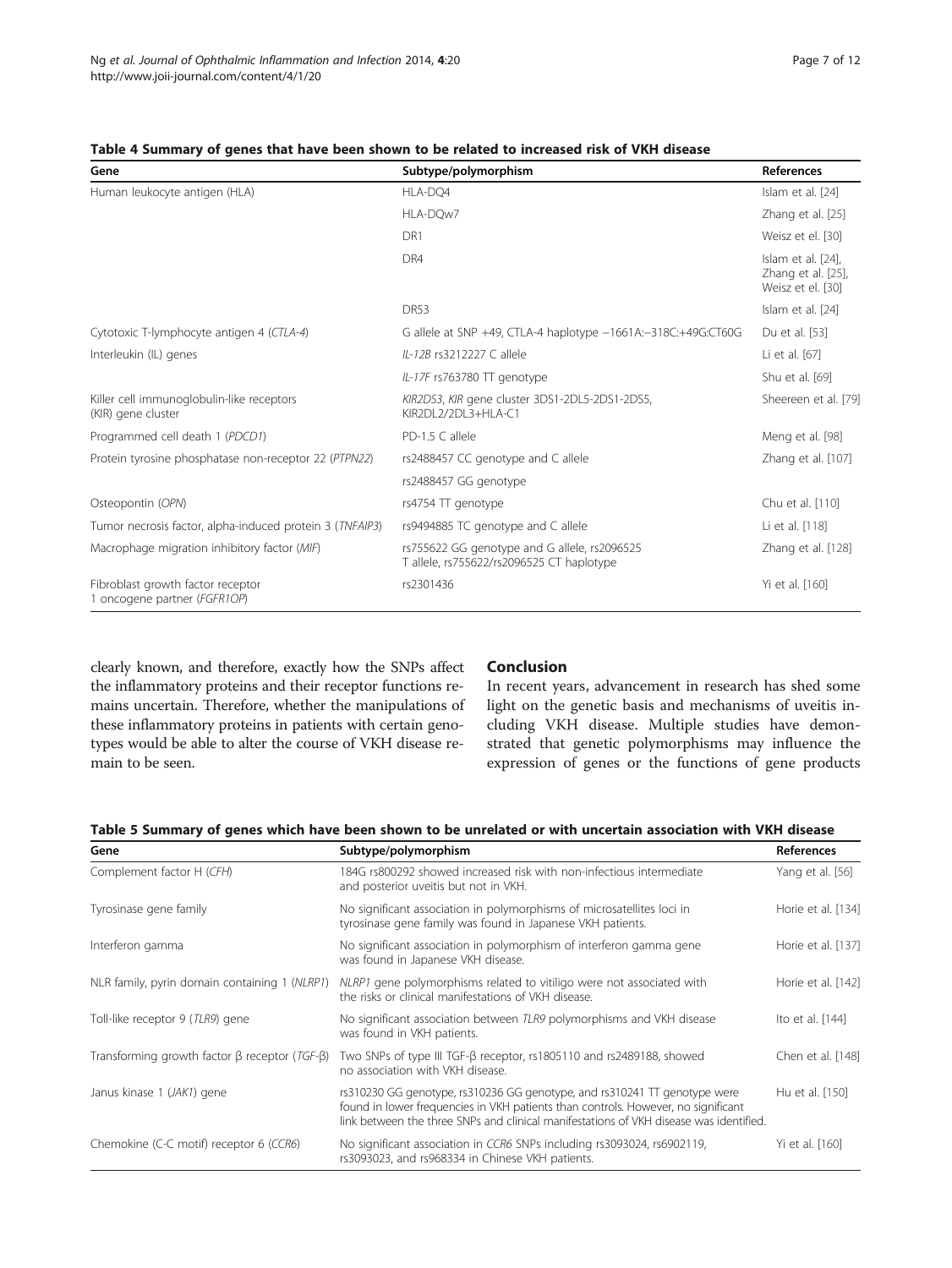<span id="page-7-0"></span>and affect the susceptibility of VKH disease (Tables [4](#page-6-0) and [5\)](#page-6-0). Some of the major genetic factors involved in immune response associated with uveitis include HLA genes and non-HLA genes such as CTLA-4, ILs, and KIR. The autoimmune response against melanocytes in VKH disease involves a large variety of genes including variants of HLA genes, multiple ILs, and other cytokines and genes involved in the immune pathway. Since each individual gene may have an independent but small effect on the susceptibility and clinical manifestations of VKH disease, this increases the challenge of finding the genetic culprit in pathogenesis of VKH disease.

For future directions of genetics study on VKH disease, in-depth genome-wide scans with fine mapping and exomic sequencing with replications in different ethnic groups will be important for revealing novel genetic regions associated with VKH disease. Detailed studies on correlations of various genotypes and phenotypes of VKH disease should also be carried out. These findings will greatly enhance our understanding in the role of genetic factors in the pathogenesis of VKH disease and will be useful in predicting treatment response and developing more targeted treatment and possible gene therapy.

#### Abbreviations

CCR6: chemokine (C-C Motif) receptor 6; CFH: complement factor H; CTLA-4: cytotoxic T-lymphocyte antigen 4; CpG: cytidine-phosphate-guanosine; EAAU: experimental autoimmune uveoretinitis; FGFR1OP: fibroblast growth factor receptor 1 oncogene partner; HLA: human leukocyte antigens; IL: interleukin; JAK1: Janus kinase 1; KIR: killer cell immunoglobulin-like receptors; MIF: macrophage migration inhibitory factor; MHC: major histocompatibility complex; NK: natural killer; NLRP1: NLR family, pyrin domain containing 1; OCA1: oculocutaneous albinism type 1; OPN: osteopontin; PDCD1: programmed cell death 1; PTPN22: protein tyrosine phosphatase non-receptor 22; SLE: systemic lupus erythematosus; SNPs: single-nucleotide polymorphisms; TLR9: toll-like receptor 9; TNFAIP3: tumor necrosis factor alpha-induced protein 3; TGF-β: transforming growth factor β; VKH: Vogt-Koyanagi-Harada.

#### Competing interests

The authors declare that they have no competing interests.

#### Authors' contributions

JN carried out the literature review and drafted the manuscript. FL and TL conceived the review, performed the literature review, and revised the draft manuscript critically. CP conceived the review and revised the draft manuscript critically. All authors read and approved the final manuscript.

#### Authors' information

The authors with qualifications are: Joanne YW Ng, MBBS FIona OJ Luk, MRCS Timothy YY Lai, MD, FRCS, FRCOphth Chi-Pui Pang, DPhil.

#### Acknowledgements

This paper was presented in part in the 2014 World Ophthalmology Congress, Tokyo, Japan, held in April 2014.

#### Received: 16 June 2014 Accepted: 8 July 2014 Published online: 22 July 2014

#### References

Yamaki K, Gocho K, Hayakawa K, Kondo I, Sakuragi S (2000) Tyrosinase family proteins are antigens specific to Vogt-Koyanagi-Harada disease. J Immunol 165:7323–7329

- 2. Read RW, Holland GN, Rao NA, Tabbara KF, Ohno S, Arellanes-Garcia L, Pivetti-Pezzi P, Tessler HH, Usui M (2001) Revised diagnostic criteria for Vogt-Koyanagi-Harada disease: report of an international committee on nomenclature. Am J Ophthalmol 131:647–652
- 3. Kitamura M, Takami K, Kitaichi N, Namba K, Kitamei H, Kotake S, Ohno S (2005) Comparative study of two sets of criteria for the diagnosis of Vogt-Koyanagi-Harada's disease. Am J Ophthalmol 139:1080–1085, doi:10.1016/j.ajo.2005.01.046
- 4. Tabbara KF, Chavis PS, Freeman WR (1998) Vogt-Koyanagi-Harada syndrome in children compared to adults. Acta Ophthalmol Scand 76:723–726
- 5. Wang Y, Chan CC (2014) Gender differences in Vogt-Koyanagi-Harada disease and sympathetic ophthalmia. J Ophthalmol 2014:157803, doi:10.1155/2014/157803
- 6. Yang P, Zhang Z, Zhou H, Li B, Huang X, Gao Y, Zhu L, Ren Y, Klooster J, Kijlstra A (2005) Clinical patterns and characteristics of uveitis in a tertiary center for uveitis in China. Curr Eye Res 30:943–948, doi:10.1080/ 02713680500263606
- 7. Moorthy RS, Inomata H, Rao NA (1995) Vogt-Koyanagi-Harada syndrome. Surv Ophthalmol 39:265–292
- 8. Yamaki K, Hara K, Sakuragi S (2005) Application of revised diagnostic criteria for Vogt-Koyanagi-Harada disease in Japanese patients. Jpn J Ophthalmol 49:143–148, doi:10.1007/s10384-004-0165-9
- 9. Sasamoto Y, Ohno S, Matsuda H (1990) Studies on corticosteroid therapy in Vogt-Koyanagi-Harada disease. Ophthalmologica 201:162–167
- 10. Rubsamen PE, Gass JD (1991) Vogt-Koyanagi-Harada syndrome. Clinical course, therapy, and long-term visual outcome. Arch Ophthalmol 109:682–687
- 11. Read RW, Yu F, Accorinti M, Bodaghi B, Chee SP, Fardeau C, Goto H, Holland GN, Kawashima H, Kojima E, Lehoang P, Lemaitre C, Okada AA, Pivetti-Pezzi P, Secchi A, See RF, Tabbara KF, Usui M, Rao NA (2006) Evaluation of the effect on outcomes of the route of administration of corticosteroids in acute Vogt-Koyanagi-Harada disease. Am J Ophthalmol 142:119–124, doi:10.1016/j.ajo.2006.02.049
- 12. Chee SP, Luu CD, Cheng CL, Lim WK, Jap A (2005) Visual function in Vogt-Koyanagi-Harada patients. Graefes Arch Clin Exp Ophthalmol 243:785–790, doi:10.1007/s00417-005-1156-3
- 13. Lai TY, Chan RP, Chan CK, Lam DS (2009) Effects of the duration of initial oral corticosteroid treatment on the recurrence of inflammation in Vogt-Koyanagi-Harada disease. Eye (Lond) 23:543–548, doi:10.1038/ eye.2008.89
- 14. Rao NA (2007) Pathology of Vogt-Koyanagi-Harada disease. Int Ophthalmol 27:81–85, doi:10.1007/s10792-006-9029-2
- 15. Inomata H, Rao NA (2001) Depigmented atrophic lesions in sunset glow fundi of Vogt-Koyanagi-Harada disease. Am J Ophthalmol 131:607–614
- 16. Bassili SS, Peyman GA, Gebhardt BM, Daun M, Ganiban GJ, Rifai A (1996) Detection of Epstein-Barr virus DNA by polymerase chain reaction in the vitreous from a patient with Vogt-Koyanagi-Harada syndrome. Retina 16:160–161
- 17. Sugita S, Takase H, Kawaguchi T, Taguchi C, Mochizuki M (2007) Crossreaction between tyrosinase peptides and cytomegalovirus antigen by T cells from patients with Vogt-Koyanagi-Harada disease. Int Ophthalmol 27:87–95, doi:10.1007/s10792-006-9020-y
- 18. Greco A, Fusconi M, Gallo A, Turchetta R, Marinelli C, Macri GF, De Virgilio A, de Vincentiis M (2013) Vogt-Koyanagi-Harada syndrome. Autoimmun Rev 12:1033–1038, doi:10.1016/j.autrev.2013.01.004
- 19. Otani S, Sakurai T, Yamamoto K, Fujita T, Matsuzaki Y, Goto Y, Ando Y, Suzuki S, Usui M, Takeuchi M, Kawakami Y (2006) Frequent immune response to a melanocyte specific protein KU-MEL-1 in patients with Vogt-Koyanagi-Harada disease. Br J Ophthalmol 90:773–777, doi:10.1136/bjo.2005.086520
- 20. Klein J, Sato A (2000) The HLA system: first of two parts. New Eng J Med 343:702–709
- 21. Shiina T, Inoko H, Kulski JK (2004) An update of the HLA genomic region, locus information and disease associations: 2004. Tissue Antigens 64:631–649, doi:10.1111/j.1399-0039.2004.00327.x
- 22. Stastny P (1978) Association of the B-cell alloantigen DRw4 with rheumatoid arthritis. N Engl J Med 298:869–871, doi:10.1056/nejm197804202981602
- 23. McMichael AJ, Sasazuki T, McDevitt HO, Payne RO (1977) Increased frequency of HLA-Cw3 and HLA-Dw4 in rheumatoid arthritis. Arthritis Rheum 20:1037–1042
- 24. Islam SM, Numaga J, Fujino Y, Hirata R, Matsuki K, Maeda H, Masuda K (1994) HLA class II genes in Vogt-Koyanagi-Harada disease. Invest Ophthalmol Vis Sci 35:3890–3896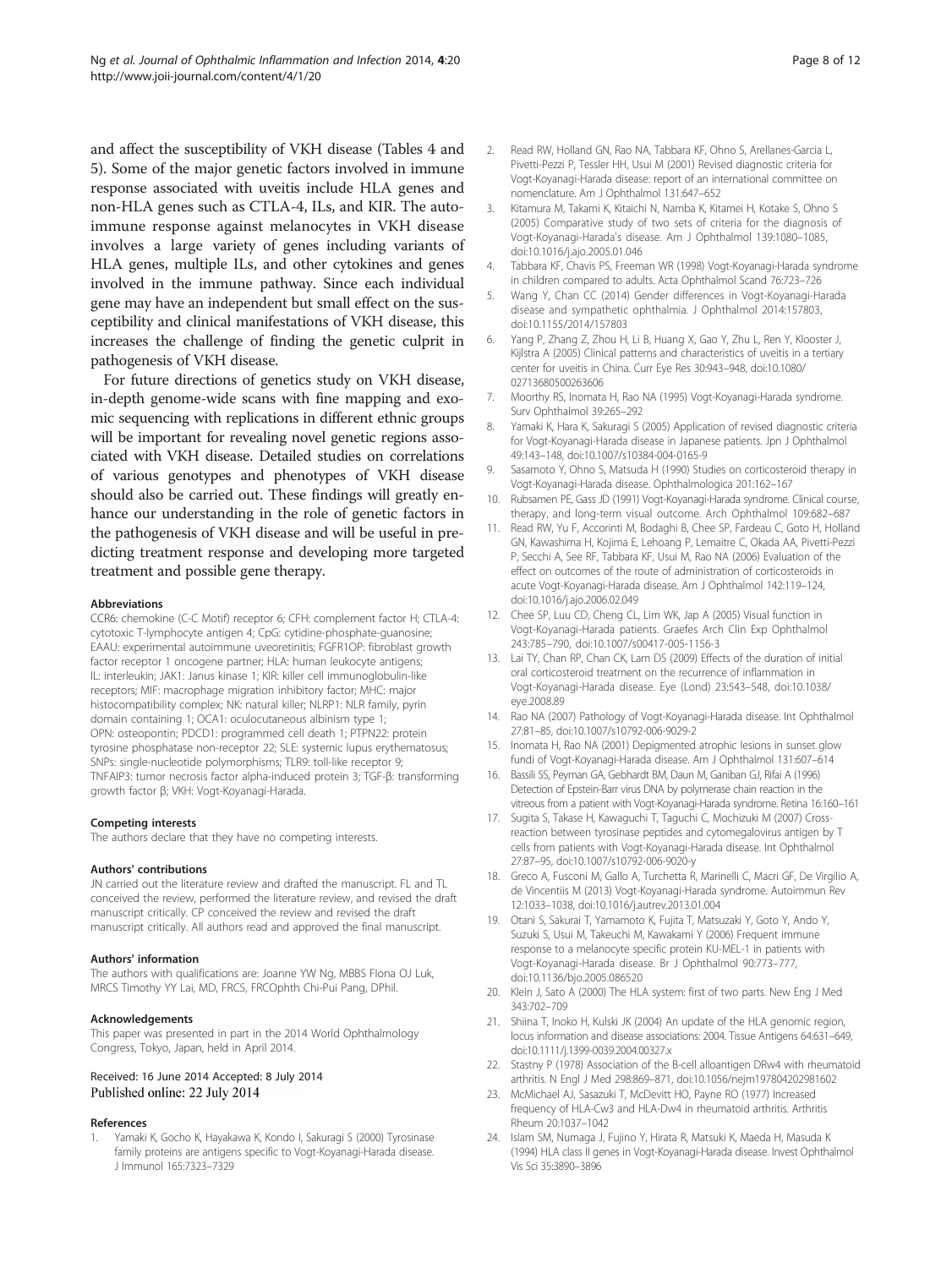- <span id="page-8-0"></span>25. Zhang XY, Wang XM, Hu TS (1992) Profiling human leukocyte antigens in Vogt-Koyanagi-Harada syndrome. Am J Ophthalmol 113:567–572
- 26. Tagawa Y, Sugiura S, Yakura H, Wakisaka A, Aizawa M (1976) Letter: HLA and Vogt-Koyanagi-Harada syndrome. N Engl J Med 295:173
- 27. Davis JL, Mittal KK, Freidlin V, Mellow SR, Optican DC, Palestine AG, Nussenblatt RB (1990) HLA associations and ancestry in Vogt-Koyanagi-Harada disease and sympathetic ophthalmia. Ophthalmology 97:1137–1142
- 28. Shindo Y, Inoko H, Yamamoto T, Ohno S (1994) HLA-DRB1 typing of Vogt-Koyanagi-Harada's disease by PCR-RFLP and the strong association with DRB1\*0405 and DRB1\*0410. Br J Ophthalmol 78:223–226
- 29. Shindo Y, Ohno S, Yamamoto T, Nakamura S, Inoko H (1994) Complete association of the HLA-DRB1\*04 and -DQB1\*04 alleles with Vogt-Koyanagi-Harada's disease. Hum Immunol 39:169–176
- 30. Weisz JM, Holland GN, Roer LN, Park MS, Yuge AJ, Moorthy RS, Forster DJ, Rao NA, Terasaki PI (1995) Association between Vogt-Koyanagi-Harada syndrome and HLA-DR1 and -DR4 in Hispanic patients living in southern California. Ophthalmology 102:1012–1015
- 31. Arellanes-Garcia L, Bautista N, Mora P, Ortega-Larrocea G, Burguet A, Gorodezky C (1998) HLA-DR is strongly associated with Vogt-Koyanagi-Harada disease in Mexican Mestizo patients. Ocul Immunol Inflamm 6:93–100
- 32. Levinson RD, See RF, Rajalingam R, Reed EF, Park MS, Rao NA, Holland GN (2004) HLA-DRB1 and -DQB1 alleles in Mestizo patients with Vogt-Koyanagi-Harada's disease in Southern California. Hum Immunol 65:1477–1482, doi:10.1016/j.humimm.2004.07.236
- 33. Pivetti-Pezzi P, Accorinti M, Colabelli-Gisoldi RA, Pirraglia MP (1996) Vogt-Koyanagi-Harada disease and HLA type in Italian patients. Am J Ophthalmol 122:889–891
- 34. Goldberg AC, Yamamoto JH, Chiarella JM, Marin ML, Sibinelli M, Neufeld R, Hirata CE, Olivalves E, Kalil J (1998) HLA-DRB1\*0405 is the predominant allele in Brazilian patients with Vogt-Koyanagi-Harada disease. Hum Immunol 59:183–188
- 35. Kim MH, Seong MC, Kwak NH, Yoo JS, Huh W, Kim TG, Han H (2000) Association of HLA with Vogt-Koyanagi-Harada syndrome in Koreans. Am J Ophthalmol 129:173–177
- 36. Iqniebi A, Gaafar A, Sheereen A, Al-Suliman A, Mohamed G, Al-Hussein K, Tabbara KF (2009) HLA-DRB1 among patients with Vogt-Koyanagi-Harada disease in Saudi Arabia. Mol Vis 15:1876–1880
- 37. Islam SM, Numaga J, Matsuki K, Fujino Y, Maeda H, Masuda K (1994) Influence of HLA-DRB1 gene variation on the clinical course of Vogt-Koyanagi-Harada disease. Invest Ophthalmol Vis Sci 35:752–756
- 38. Damico FM, Cunha-Neto E, Goldberg AC, Iwai LK, Marin ML, Hammer J, Kalil J, Yamamoto JH (2005) T-cell recognition and cytokine profile induced by melanocyte epitopes in patients with HLA-DRB1\*0405-positive and -negative Vogt-Koyanagi-Harada uveitis. Invest Ophthalmol Vis Sci 46:2465–2471, doi:10.1167/iovs.04-1273
- 39. Nomura S, Matsuzaki T, Ozaki Y, Yamaoka M, Yoshimura C, Katsura K, Xie GL, Kagawa H, Ishida T, Fukuhara S (1998) Clinical significance of HLA-DRB1\*0410 in Japanese patients with idiopathic thrombocytopenic purpura. Blood 91:3616–3622
- 40. Alaez C, Flores AH, Concha del Rio LE, Munguia A, Rodriguez A, Garcia D, Arellanes L, Gorodezky C (2011) Major histocompatibility complex and strong human leukocyte antigen-DRB1 and gender association with Vogt-Koyanagi-Harada syndrome in Mexican Mestizos. Hum Immunol 72:1198–1203, doi:10.1016/j.humimm.2011.09.002
- 41. Tiercy JM, Rathinam SR, Gex-Fabry M, Baglivo E (2010) A shared HLA-DRB1 epitope in the DR beta first domain is associated with Vogt-Koyanagi-Harada syndrome in Indian patients. Mol Vis 16:353–358
- 42. Jaini R, Kaur G, Mehra NK (2002) Heterogeneity of HLA-DRB1\*04 and its associated haplotypes in the North Indian population. Hum Immunol 63:24–29
- 43. Gupta A, Kamal S, Gupta V, Bambery P, Kaura B (2007) HLA typing in Vogt-Koyanagi-Harada syndrome in North Indian patients. Ocul Immunol Inflamm 15:89–97, doi:10.1080/09273940601186727
- 44. Perkins D, Wang Z, Donovan C, He H, Mark D, Guan G, Wang Y, Walunas T, Bluestone J, Listman J, Finn PW (1996) Regulation of CTLA-4 expression during T cell activation. J Immunol 156:4154–4159
- 45. Ueda H, Howson JM, Esposito L, Heward J, Snook H, Chamberlain G, Rainbow DB, Hunter KM, Smith AN, Di Genova G, Herr MH, Dahlman I, Payne F, Smyth D, Lowe C, Twells RC, Howlett S, Healy B, Nutland S, Rance HE, Everett V, Smink LJ, Lam AC, Cordell HJ, Walker NM, Bordin C, Hulme J, Motzo C, Cucca F, Hess JF et al (2003) Association of the T-cell regulatory gene CTLA4 with susceptibility to autoimmune disease. Nature 423:506–511, doi:10.1038/nature01621
- 46. Harbo HF, Celius EG, Vartdal F, Spurkland A (1999) CTLA4 promoter and exon 1 dimorphisms in multiple sclerosis. Tissue Antigens 53:106–110
- 47. Hudson LL, Rocca K, Song YW, Pandey JP (2002) CTLA-4 gene polymorphisms in systemic lupus erythematosus: a highly significant association with a determinant in the promoter region. Hum Genet 111:452–455, doi:10.1007/ s00439-002-0807-2
- 48. Gonzalez-Escribano MF, Rodriguez R, Valenzuela A, Garcia A, Garcia-Lozano JR, Nunez-Roldan A (1999) CTLA4 polymorphisms in Spanish patients with rheumatoid arthritis. Tissue Antigens 53:296–300
- 49. Lei C, Dongqing Z, Yeqing S, Oaks MK, Lishan C, Jianzhong J, Jie Q, Fang D, Ningli L, Xinghai H, Daming R (2005) Association of the CTLA-4 gene with rheumatoid arthritis in Chinese Han population. Eur J Hum Genet 13:823–828, doi:10.1038/sj.ejhg.5201423
- 50. Deng L, Zhou H, Yang J, Xiao J, Wang B, Wang L, Ou X, Feng Y (2013) CTLA-4 gene polymorphisms and susceptibility to chronic obstructive pulmonary disease. Int J Clin Exp Pathol 6:2548–2553
- 51. Knight AK, Serrano D, Tomer Y, Cunningham-Rundles C (2007) CTLA-4 gene exon-1 +49 A/G polymorphism: lack of association with autoimmune disease in patients with common variable immune deficiency. J Clin Immunol 27:95–100, doi:10.1007/s10875-006-9049-8
- 52. Yanagawa T, Maruyama T, Gomi K, Taniyama M, Kasuga A, Ozawa Y, Terauchi M, Hirose H, Maruyama H, Saruta T (1999) Lack of association between CTLA-4 gene polymorphism and IDDM in Japanese subjects. Autoimmunity 29:53–56
- 53. Du L, Yang P, Hou S, Lin X, Zhou H, Huang X, Wang L, Kijlstra A (2008) Association of the CTLA-4 gene with Vogt-Koyanagi-Harada syndrome. Clin Immunol 127:43–48, doi:10.1016/j.clim.2008.01.004
- 54. Jha P, Sohn JH, Xu Q, Nishihori H, Wang Y, Nishihori S, Manickam B, Kaplan HJ, Bora PS, Bora NS (2006) The complement system plays a critical role in the development of experimental autoimmune anterior uveitis. Invest Ophthalmol Vis Sci 47:1030–1038
- 55. Manickam B, Jha P, Matta B, Liu J, Bora PS, Bora NS (2011) Inhibition of complement alternative pathway suppresses experimental autoimmune anterior uveitis by modulating T cell responses. J Biol Chem 286:8472–8480
- 56. Yang MM, Lai TY, Tam PO, Chiang SW, Chan CK, Luk FO, Ng TK, Pang CP (2011) CFH 184G as a genetic risk marker for anterior uveitis in Chinese females. Mol Vis 17:2655–2664
- 57. Yang MM, Lai TY, Tam PO, Chiang SW, Chan CK, Luk FO, Ng TK, Pang CP (2012) Complement factor H and interleukin gene polymorphisms in patients with non-infectious intermediate and posterior uveitis. Mol Vis 18:1865–1872
- 58. Arocker-Mettinger E, Asenbauer T, Ulbrich S, Grabner G (1990) Serum interleukin 2-receptor levels in uveitis. Curr Eye Res 9:25–29
- 59. Lacomba MS, Martin CM, Chamond RR, Galera JM, Omar M, Estevez EC (2000) Aqueous and serum interferon gamma, interleukin (IL) 2, IL-4, and IL-10 in patients with uveitis. Arch Ophthalmol 118:768–772
- 60. Liu L, Xu Y, Wang J, Li H (2009) Upregulated IL-21 and IL-21 receptor expression is involved in experimental autoimmune uveitis (EAU). Mol Vis 15:2938–2944
- 61. Hamzaoui K, Hamza M, Ayed K (1990) Production of TNF-alpha and IL-1 in active Behcet's disease. J Rheumatol 17:1428–1429
- 62. Charteris DG, Lightman SL (1994) Comparison of the expression of interferon gamma, IL2, IL4, and lymphotoxin mRNA in experimental autoimmune uveoretinitis. Br J Ophthalmol 78(10):786–790
- 63. Cordeiro CA, Moreira PR, Costa GC, Dutra WO, Campos WR, Orefice F, Teixeira AL (2008) Interleukin-1 gene polymorphisms and toxoplasmic retinochoroiditis. Mol Vis 14:1845–1849
- 64. Trinchieri G (1993) Interleukin-12 and its role in the generation of TH1 cells. Immunol Today 14:335–338
- 65. Frassanito MA, Dammacco R, Cafforio P, Dammacco F (1999) Th1 polarization of the immune response in Behcet's disease: a putative pathogenetic role of interleukin-12. Arthritis Rheum 42:1967–1974
- 66. Yanagihori H, Oyama N, Nakamura K, Mizuki N, Oguma K, Kaneko F (2006) Role of IL-12B promoter polymorphism in Adamantiades-Behcet's disease susceptibility: an involvement of Th1 immunoreactivity against Streptococcus sanguinis antigen. J Invest Dermatol 126:1534–1540
- 67. Li X, Bai L, Fang J, Hou S, Zhou Q, Yu H, Kijlstra A, Yang P (2014) Genetic variations of IL-12B, IL-12Rbeta1, IL-12Rbeta2 in Behcet's disease and VKH syndrome. PLoS One 9:98373, doi:10.1371/journal.pone.0098373
- 68. Chi W, Yang P, Li B, Wu C, Jin H, Zhu X, Chen L, Zhou H, Huang X, Kijlstra A (2007) IL-23 promotes CD4+ T cells to produce IL-17 in Vogt-Koyanagi-Harada disease. J Allergy Clin Immunol 119:1218–1224, doi:10.1016/j.jaci.2007.01.010
- 69. Shu Q, Yang P, Hou S, Li F, Chen Y, Du L, Jiang Z (2010) Interleukin-17 gene polymorphism is associated with Vogt-Koyanagi-Harada syndrome but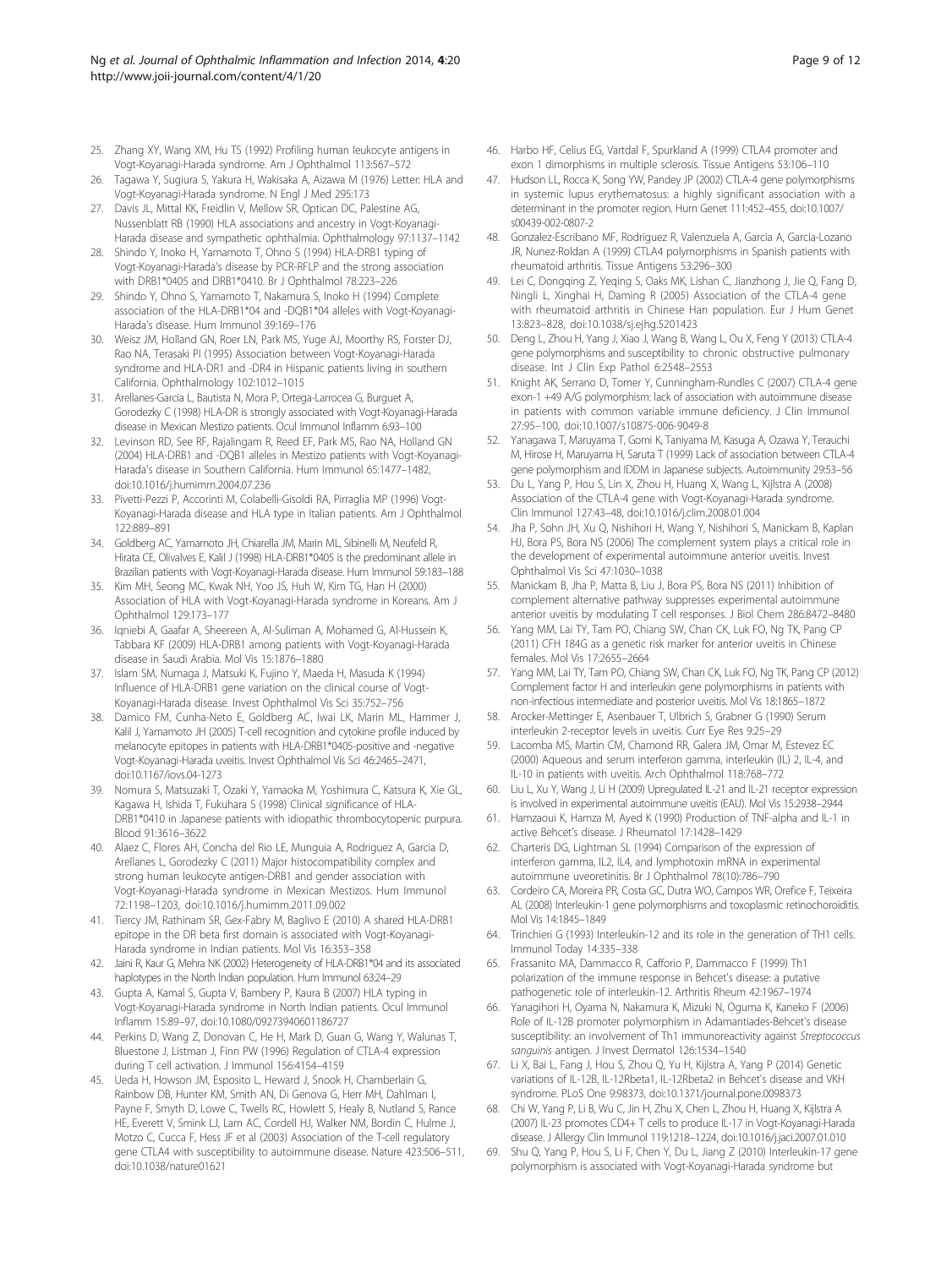<span id="page-9-0"></span>not with Behcet's disease in a Chinese Han population. Hum Immunol 71:988–991, doi:10.1016/j.humimm.2010.06.020

- 70. Cua DJ, Sherlock J, Chen Y, Murphy CA, Joyce B, Seymour B, Lucian L, To W, Kwan S, Churakova T, Zurawski S, Wiekowski M, Lira SA, Gorman D, Kastelein RA, Sedgwick JD (2003) Interleukin-23 rather than interleukin-12 is the critical cytokine for autoimmune inflammation of the brain. Nature 421:744–748, doi:10.1038/nature01355
- 71. Murphy CA, Langrish CL, Chen Y, Blumenschein W, McClanahan T, Kastelein RA, Sedgwick JD, Cua DJ (2003) Divergent pro- and antiinflammatory roles for IL-23 and IL-12 in joint autoimmune inflammation. J Exp Med 198:1951–1957, doi:10.1084/jem.20030896
- 72. Langrish CL, Chen Y, Blumenschein WM, Mattson J, Basham B, Sedgwick JD, McClanahan T, Kastelein RA, Cua DJ (2005) IL-23 drives a pathogenic T cell population that induces autoimmune inflammation. J Exp Med 201:233–240, doi:10.1084/jem.20041257
- 73. Jiang Z, Yang P, Hou S, Li F, Zhou H (2010) Polymorphisms of IL23R and Vogt-Koyanagi-Harada syndrome in a Chinese Han population. Hum Immunol 71:414–417, doi:10.1016/j.humimm.2010.01.026
- 74. Amadi-Obi A, Yu CR, Liu X, Mahdi RM, Clarke GL, Nussenblatt RB, Gery I, Lee YS, Egwuagu CE (2007) TH17 cells contribute to uveitis and scleritis and are expanded by IL-2 and inhibited by IL-27/STAT1. Nat Med 13:711–718
- 75. Cua DJ, Kastelein RA (2006) TGF-beta, a 'double agent' in the immune pathology war. Nat Immunol 7:557–559, doi:10.1038/ni0606-557
- 76. Weaver CT, Harrington LE, Mangan PR, Gavrieli M, Murphy KM (2006) Th17: an effector CD4 T cell lineage with regulatory T cell ties. Immunity 24:677–688
- 77. Parham P (2005) Immunogenetics of killer cell immunoglobulin-like receptors. Mol Immunol 42:459–462, doi:10.1016/j.molimm.2004.07.027
- 78. Boyton RJ, Altmann DM (2007) Natural killer cells, killer immunoglobulin-like receptors and human leucocyte antigen class I in disease. Clin Exp Immunol 149:1–8, doi:10.1111/j.1365-2249.2007.03424.x
- 79. Sheereen A, Gaafar A, Iqneibi A, Eldali A, Tabbara KF, Adra C, Al-Hussein K (2011) A study of KIR genes and HLA-C in Vogt-Koyanagi-Harada disease in Saudi Arabia. Mol Vis 17:3523–3528
- 80. Levinson RD, Okada AA, Ashouri E, Keino H, Rajalingam R (2010) Killer cell immunoglobulin-like receptor gene-cluster 3DS1-2DL5-2DS1-2DS5 predisposes susceptibility to Vogt-Koyanagi-Harada syndrome in Japanese individuals. Hum Immunol 71:192–194, doi:10.1016/j.humimm.2009.11.001
- 81. Ishida Y, Agata Y, Shibahara K, Honjo T (1992) Induced expression of PD-1, a novel member of the immunoglobulin gene superfamily, upon programmed cell death. EMBO J 11:3887–3895
- 82. Rui Y, Honjo T, Chikuma S (2013) Programmed cell death 1 inhibits inflammatory helper T-cell development through controlling the innate immune response. Proc Natl Acad Sci USA 110:16073–16078, doi:10.1073/ pnas.1315828110
- 83. Newby PR, Roberts-Davies EL, Brand OJ, Heward JM, Franklyn JA, Gough SC, Simmonds MJ (2007) Tag SNP screening of the PDCD1 gene for association with Graves' disease. Clin Endocrinol (Oxf) 67:125–128, doi:10.1111/j.1365- 2265.2007.02848.x
- 84. Nielsen C, Hansen D, Husby S, Jacobsen BB, Lillevang ST (2003) Association of a putative regulatory polymorphism in the PD-1 gene with susceptibility to type 1 diabetes. Tissue Antigens 62:492–497
- 85. Lee SH, Lee YA, Woo DH, Song R, Park EK, Ryu MH, Kim YH, Kim KS, Hong SJ, Yoo MC, Yang HI (2006) Association of the programmed cell death 1 (PDCD1) gene polymorphism with ankylosing spondylitis in the Korean population. Arthritis Res Ther 8:R163, doi:10.1186/ar2071
- 86. Kong EK, Prokunina-Olsson L, Wong WH, Lau CS, Chan TM, Alarcon-Riquelme M, Lau YL (2005) A new haplotype of PDCD1 is associated with rheumatoid arthritis in Hong Kong Chinese. Arthritis Rheum 52:1058–1062, doi:10.1002/art.20966
- 87. Liu C, Jiang J, Gao L, Hu X, Wang F, Shen Y, Yu G, Zhao Z, Zhang X (2014) A promoter region polymorphism in PDCD-1 gene is associated with risk of rheumatoid arthritis in the Han Chinese population of southeastern China. Int J Genomics 2014:247637, doi:10.1155/2014/247637
- 88. Prokunina L, Castillejo-Lopez C, Oberg F, Gunnarsson I, Berg L, Magnusson V, Brookes AJ, Tentler D, Kristjansdottir H, Grondal G, Bolstad AI, Svenungsson E, Lundberg I, Sturfelt G, Jonssen A, Truedsson L, Lima G, Alcocer-Varela J, Jonsson R, Gyllensten UB, Harley JB, Alarcon-Segovia D, Steinsson K, Alarcon-Riquelme ME (2002) A regulatory polymorphism in PDCD1 is associated with susceptibility to systemic lupus erythematosus in humans. Nat Genet 32:666–669, doi:10.1038/ng1020
- 89. Ferreiros-Vidal I, Gomez-Reino JJ, Barros F, Carracedo A, Carreira P, Gonzalez-Escribano F, Liz M, Martin J, Ordi J, Vicario JL, Gonzalez A (2004) Association of PDCD1 with susceptibility to systemic lupus erythematosus: evidence of population-specific effects. Arthritis Rheum 50:2590–2597, doi:10.1002/ art.20436
- 90. Velazquez-Cruz R, Orozco L, Espinosa-Rosales F, Carreno-Manjarrez R, Solis-Vallejo E, Lopez-Lara ND, Ruiz-Lopez IK, Rodriguez-Lozano AL, Estrada-Gil JK, Jimenez-Sanchez G, Baca V (2007) Association of PDCD1 polymorphisms with childhood-onset systemic lupus erythematosus. Eur J Hum Genet 15:336–341, doi:10.1038/sj.ejhg.5201767
- 91. Thorburn CM, Prokunina-Olsson L, Sterba KA, Lum RF, Seldin MF, Alarcon-Riquelme ME, Criswell LA (2007) Association of PDCD1 genetic variation with risk and clinical manifestations of systemic lupus erythematosus in a multiethnic cohort. Genes Immun 8:279–287, doi:10.1038/sj.gene.6364383
- 92. Kroner A, Mehling M, Hemmer B, Rieckmann P, Toyka KV, Maurer M, Wiendl H (2005) A PD-1 polymorphism is associated with disease progression in multiple sclerosis. Ann Neurol 58:50–57, doi:10.1002/ana.20514
- 93. Abelson AK, Johansson CM, Kozyrev SV, Kristjansdottir H, Gunnarsson I, Svenungsson E, Jonsen A, Lima G, Scherbarth HR, Gamron S, Allievi A, Palatnik SA, Alvarellos A, Paira S, Graf C, Guilleron C, Catoggio LJ, Prigione C, Battagliotti CG, Berbotto GA, Garcia MA, Perandones CE, Truedsson L, Steinsson K, Sturfelt G, Pons-Estel B, Alarcon-Riquelme ME (2007) No evidence of association between genetic variants of the PDCD1 ligands and SLE. Genes Immun 8:69–74, doi:10.1038/sj.gene.6364360
- 94. Lin SC, Yen JH, Tsai JJ, Tsai WC, Ou TT, Liu HW, Chen CJ (2004) Association of a programmed death 1 gene polymorphism with the development of rheumatoid arthritis, but not systemic lupus erythematosus. Arthritis Rheum 50:770–775, doi:10.1002/art.20040
- 95. Iwamoto T, Ikari K, Inoue E, Toyama Y, Hara M, Yamanaka H, Tomatsu T, Momohara S, Kamatani N (2007) Failure to confirm association between PDCD1 polymorphisms and rheumatoid arthritis in a Japanese population. J Hum Genet 52:557–560, doi:10.1007/s10038-007-0145-2
- 96. Asad S, Nikamo P, Torn C, Landin-Olsson M, Lernmark A, Alarcon-Riquelme M, Kockum I (2007) No evidence of association of the PDCD1 gene with type 1 diabetes. Diabet Med 24:1473–1477, doi:10.1111/j.1464- 5491.2007.02297.x
- 97. Jiao Q, Liu C, Yang Z, Ding Q, Wang M, Li M, Zhu T, Qian H, Li W, Tu N, Fang F, Ye L, Zhao Z, Qian Q (2014) Upregulated PD-1 expression is associated with the development of systemic lupus erythematosus, but not the PD-1.1 allele of the PDCD1 gene. Int J Genomics 2014:950903
- 98. Meng Q, Liu X, Yang P, Hou S, Du L, Zhou H, Kijlstra A (2009) PDCD1 genes may protect against extraocular manifestations in Chinese Han patients with Vogt-Koyanagi-Harada syndrome. Mol Vis 15:386–392
- 99. Bottini N, Peterson EJ (2014) Tyrosine phosphatase PTPN22: multifunctional regulator of immune signaling, development, and disease. Annu Rev Immunol 32:83–119, doi:10.1146/annurev-immunol-032713-120249
- 100. Bottini N, Musumeci L, Alonso A, Rahmouni S, Nika K, Rostamkhani M, MacMurray J, Meloni GF, Lucarelli P, Pellecchia M, Eisenbarth GS, Comings D, Mustelin T (2004) A functional variant of lymphoid tyrosine phosphatase is associated with type I diabetes. Nat Genet 36:337–338, doi:10.1038/ng1323
- 101. Criswell LA, Pfeiffer KA, Lum RF, Gonzales B, Novitzke J, Kern M, Moser KL, Begovich AB, Carlton VE, Li W, Lee AT, Ortmann W, Behrens TW, Gregersen PK (2005) Analysis of families in the multiple autoimmune disease genetics consortium (MADGC) collection: the PTPN22 620W allele associates with multiple autoimmune phenotypes. Am J Hum Genet 76:561–571, doi:10.1086/429096
- 102. Begovich AB, Carlton VE, Honigberg LA, Schrodi SJ, Chokkalingam AP, Alexander HC, Ardlie KG, Huang Q, Smith AM, Spoerke JM, Conn MT, Chang M, Chang SY, Saiki RK, Catanese JJ, Leong DU, Garcia VE, McAllister LB, Jeffery DA, Lee AT, Batliwalla F, Remmers E, Criswell LA, Seldin MF, Kastner DL, Amos CI, Sninsky JJ, Gregersen PK (2004) A missense single-nucleotide polymorphism in a gene encoding a protein tyrosine phosphatase (PTPN22) is associated with rheumatoid arthritis. Am J Hum Genet 75:330–337, doi:10.1086/422827
- 103. Michou L, Lasbleiz S, Rat AC, Migliorini P, Balsa A, Westhovens R, Barrera P, Alves H, Pierlot C, Glikmans E, Garnier S, Dausset J, Vaz C, Fernandes M, Petit-Teixeira E, Lemaire I, Pascual-Salcedo D, Bombardieri S, Dequeker J, Radstake TR, Van Riel P, van de Putte L, Lopes-Vaz A, Prum B, Bardin T, Dieude P, Cornelis F (2007) Linkage proof for PTPN22, a rheumatoid arthritis susceptibility gene and a human autoimmunity gene. Proc Natl Acad Sci USA 104:1649–1654, doi:10.1073/pnas.0610250104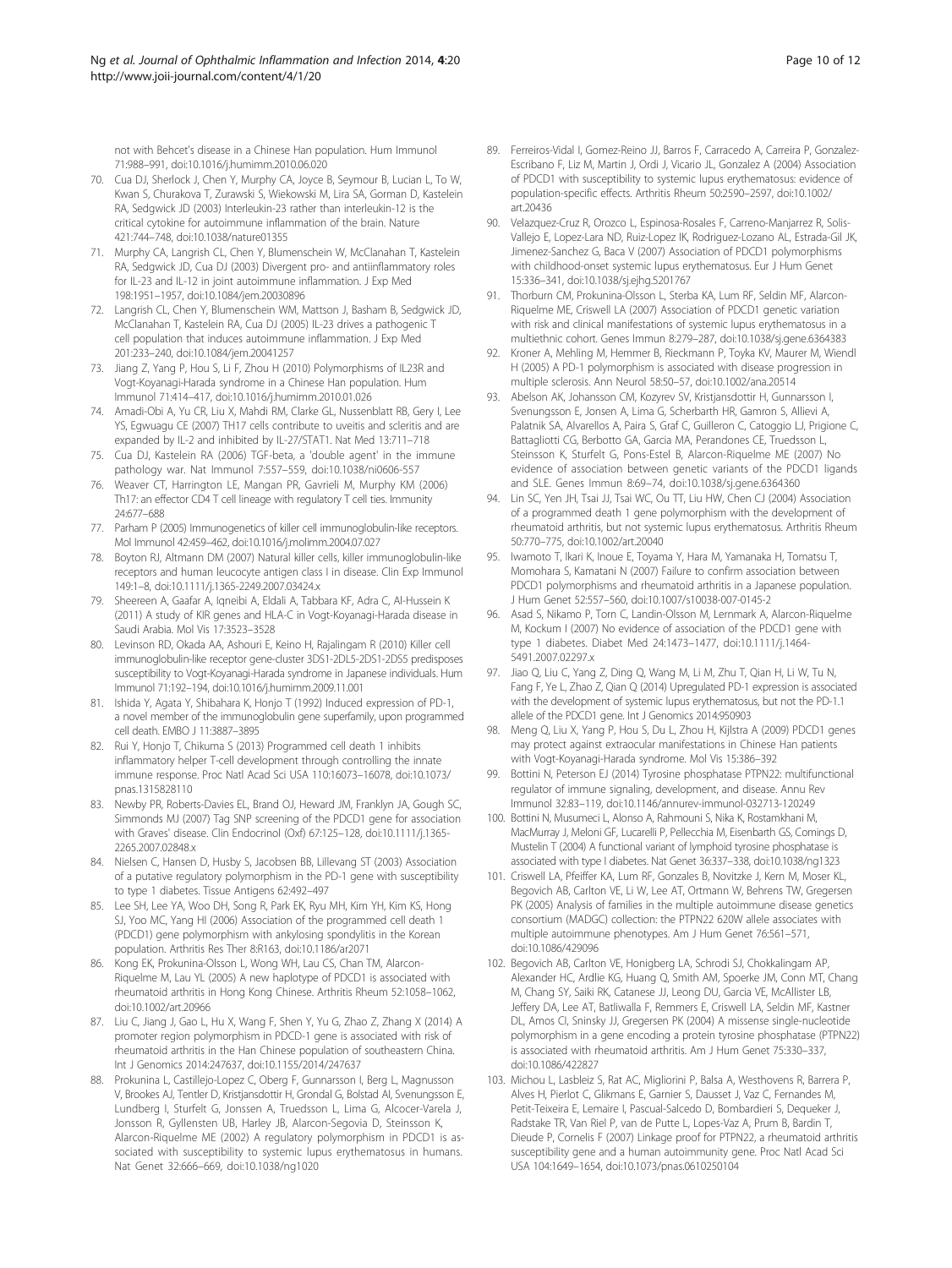- <span id="page-10-0"></span>104. Ichimura M, Kaku H, Fukutani T, Koga H, Mukai T, Miyake I, Yamada K, Koda Y, Hiromatsu Y (2008) Associations of protein tyrosine phosphatase nonreceptor 22 (PTPN22) gene polymorphisms with susceptibility to Graves' disease in a Japanese population. Thyroid 18:625–630, doi:10.1089/thy.2007.0353
- 105. Kyogoku C, Langefeld CD, Ortmann WA, Lee A, Selby S, Carlton VE, Chang M, Ramos P, Baechler EC, Batliwalla FM, Novitzke J, Williams AH, Gillett C, Rodine P, Graham RR, Ardlie KG, Gaffney PM, Moser KL, Petri M, Begovich AB, Gregersen PK, Behrens TW (2004) Genetic association of the R620W polymorphism of protein tyrosine phosphatase PTPN22 with human SLE. Am J Hum Genet 75:504–507, doi:10.1086/423790
- 106. Horie Y, Kitaichi N, Katsuyama Y, Yoshida K, Miura T, Ota M, Asukata Y, Inoko H, Mizuki N, Ishida S, Ohno S (2009) Evaluation of PTPN22 polymorphisms and Vogt-Koyanagi-Harada disease in Japanese patients. Mol Vis 15:1115–1119
- 107. Zhang Q, Qi J, Hou S, Du L, Yu H, Cao Q, Zhou Y, Liao D, Kijlstra A, Yang P (2014) A functional variant of PTPN22 confers risk for Vogt-Koyanagi-Harada syndrome but not for ankylosing spondylitis. PLoS One 9:e96943, doi:10.1371/journal.pone.0096943
- 108. Heilmann K, Hoffmann U, Witte E, Loddenkemper C, Sina C, Schreiber S, Hayford C, Holzlohner P, Wolk K, Tchatchou E, Moos V, Zeitz M, Sabat R, Gunthert U, Wittig BM (2009) Osteopontin as two-sided mediator of intestinal inflammation. J Cell Mol Med 13:1162–1174, doi:10.1111/ j.1582-4934.2008.00428.x
- 109. Lund SA, Giachelli CM, Scatena M (2009) The role of osteopontin in inflammatory processes. J Cell Commun Signal 3:311–322, doi:10.1007/s12079-009-0068-0
- 110. Chu M, Yang P, Hu R, Hou S, Li F, Chen Y, Kijlstra A (2011) Elevated serum osteopontin levels and genetic polymorphisms of osteopontin are associated with Vogt-Koyanagi-Harada disease. Invest Ophthalmol Vis Sci 52:7084–7089, doi:10.1167/iovs.11-7539
- 111. Lee EG, Boone DL, Chai S, Libby SL, Chien M, Lodolce JP, Ma A (2000) Failure to regulate TNF-induced NF-kappaB and cell death responses in A20-deficient mice. Science 289:2350–2354
- 112. Liu YC, Penninger J, Karin M (2005) Immunity by ubiquitylation: a reversible process of modification. Nat Rev Immunol 5:941–952, doi:10.1038/nri1731
- 113. Plenge RM, Cotsapas C, Davies L, Price AL, de Bakker PI, Maller J, Pe'er I, Burtt NP, Blumenstiel B, DeFelice M, Parkin M, Barry R, Winslow W, Healy C, Graham RR, Neale BM, Izmailova E, Roubenoff R, Parker AN, Glass R, Karlson EW, Maher N, Hafler DA, Lee DM, Seldin MF, Remmers EF, Lee AT, Padyukov L, Alfredsson L, Coblyn J et al (2007) Two independent alleles at 6q23 associated with risk of rheumatoid arthritis. Nat Genet 39:1477–1482, doi:10.1038/ng.2007.27
- 114. Thomson W, Barton A, Ke X, Eyre S, Hinks A, Bowes J, Donn R, Symmons D, Hider S, Bruce IN, Wilson AG, Marinou I, Morgan A, Emery P, Carter A, Steer S, Hocking L, Reid DM, Wordsworth P, Harrison P, Strachan D, Worthington J (2007) Rheumatoid arthritis association at 6q23. Nat Genet 39:1431–1433, doi:10.1038/ng.2007.32
- 115. Nair RP, Duffin KC, Helms C, Ding J, Stuart PE, Goldgar D, Gudjonsson JE, Li Y, Tejasvi T, Feng BJ, Ruether A, Schreiber S, Weichenthal M, Gladman D, Rahman P, Schrodi SJ, Prahalad S, Guthery SL, Fischer J, Liao W, Kwok PY, Menter A, Lathrop GM, Wise CA, Begovich AB, Voorhees JJ, Elder JT, Krueger GG, Bowcock AM, Abecasis GR (2009) Genome-wide scan reveals association of psoriasis with IL-23 and NF-kappaB pathways. Nat Genet 41:199–204, doi:10.1038/ng.311
- 116. Graham RR, Cotsapas C, Davies L, Hackett R, Lessard CJ, Leon JM, Burtt NP, Guiducci C, Parkin M, Gates C, Plenge RM, Behrens TW, Wither JE, Rioux JD, Fortin PR, Graham DC, Wong AK, Vyse TJ, Daly MJ, Altshuler D, Moser KL, Gaffney PM (2008) Genetic variants near TNFAIP3 on 6q23 are associated with systemic lupus erythematosus. Nat Genet 40:1059–1061, doi:10.1038/ng.200
- 117. Adrianto I, Wen F, Templeton A, Wiley G, King JB, Lessard CJ, Bates JS, Hu Y, Kelly JA, Kaufman KM, Guthridge JM, Alarcon-Riquelme ME, Anaya JM, Bae SC, Bang SY, Boackle SA, Brown EE, Petri MA, Gallant C, Ramsey-Goldman R, Reveille JD, Vila LM, Criswell LA, Edberg JC, Freedman BI, Gregersen PK, Gilkeson GS, Jacob CO, James JA, Kamen DL et al (2011) Association of a functional variant downstream of TNFAIP3 with systemic lupus erythematosus. Nat Genet 43:253–258, doi:10.1038/ng.766
- 118. Li H, Liu Q, Hou S, Du L, Zhou Q, Zhou Y, Kijlstra A, Yang P (2013) TNFAIP3 gene polymorphisms in a Chinese Han population with Vogt-Koyanagi-Harada syndrome. PLoS One 8:e59515, doi:10.1371/journal.pone.0059515
- 119. Baugh JA, Bucala R (2002) Macrophage migration inhibitory factor. Crit Care Med 30:S27–35
- 120. Donn RP, Plant D, Jury F, Richards HL, Worthington J, Ray DW, Griffiths CE (2004) Macrophage migration inhibitory factor gene polymorphism is

associated with psoriasis. J Invest Dermatol 123:484–487, doi:10.1111/j.0022- 202X.2004.23314.x

- 121. Sanchez E, Gomez LM, Lopez-Nevot MA, Gonzalez-Gay MA, Sabio JM, Ortego-Centeno N, de Ramon E, Anaya JM, Gonzalez-Escribano MF, Koeleman BP, Martin J (2006) Evidence of association of macrophage migration inhibitory factor gene polymorphisms with systemic lupus erythematosus. Genes Immun 7:433–436, doi:10.1038/sj.gene.6364310
- 122. Nohara H, Okayama N, Inoue N, Koike Y, Fujimura K, Suehiro Y, Hamanaka Y, Higaki S, Yanai H, Yoshida T, Hibi T, Okita K, Hinoda Y (2004) Association of the -173G/C polymorphism of the macrophage migration inhibitory factor gene with ulcerative colitis. J Gastroenterol 39:242–246, doi:10.1007/s00535- 003-1284-7
- 123. Donn R, Alourfi Z, Zeggini E, Lamb R, Jury F, Lunt M, Meazza C, De Benedetti F, Thomson W, Ray D (2004) A functional promoter haplotype of macrophage migration inhibitory factor is linked and associated with juvenile idiopathic arthritis. Arthritis Rheum 50:1604–1610, doi:10.1002/art.20178
- 124. Berdeli A, Ozyurek AR, Ulger Z, Gurses D, Levent E, Salar K, Gurpinar AR (2006) Association of macrophage migration inhibitory factor gene -173 G/C polymorphism with prognosis in Turkish children with juvenile rheumatoid arthritis. Rheumatol Int 26:726–731, doi:10.1007/s00296-005-0062-7
- 125. Akcali A, Pehlivan S, Pehlivan M, Sever T, Neyal M (2010) Association of macrophage migration inhibitory factor gene promoter polymorphisms with multiple sclerosis in Turkish patients. J Int Med Res 38:69–77
- 126. Kotake S, Kitaichi N, Ohno S (2002) Macrophage migration inhibitory factor in uveitis. Int Ophthalmol Clin 42:99–103
- 127. Kitaichi N, Kotake S, Sasamoto Y, Namba K, Matsuda A, Ogasawara K, Onoe K, Matsuda H, Nishihira J (1999) Prominent increase of macrophage migration inhibitory factor in the sera of patients with uveitis. Invest Ophthalmol Vis Sci 40:247–250
- 128. Zhang C, Liu S, Hou S, Lei B, Zheng X, Xiao X, Kijlstra A, Yang P (2013) MIF gene polymorphisms confer susceptibility to Vogt-Koyanagi-Harada syndrome in a Han Chinese population. Invest Ophthalmol Vis Sci 54:7734–7738, doi:10.1167/iovs.13-12187
- 129. Jimenez-Cervantes C, Solano F, Kobayashi T, Urabe K, Hearing VJ, Lozano JA, Garcia-Borron JC (1994) A new enzymatic function in the melanogenic pathway. The 5,6-dihydroxyindole-2-carboxylic acid oxidase activity of tyrosinase-related protein-1 (TRP1). J Biol Chem 269:17993–18000
- 130. Sturm RA, Teasdale RD, Box NF (2001) Human pigmentation genes: identification, structure and consequences of polymorphic variation. Gene 277:49–62
- 131. Oetting WS (2000) The tyrosinase gene and oculocutaneous albinism type 1 (OCA1): a model for understanding the molecular biology of melanin formation. Pigment Cell Res 13:320–325
- 132. Sundaresan P, Sil AK, Philp AR, Randolph MA, Natchiar G, Namperumalsamy P (2004) Genetic analysis of oculocutaneous albinism type 1 (OCA1) in Indian families: two novel frameshift mutations in the TYR Gene. Mol Vis 10:1005–1010
- 133. Chaki M, Mukhopadhyay A, Chatterjee S, Das M, Samanta S, Ray K (2005) Higher prevalence of OCA1 in an ethnic group of eastern India is due to a founder mutation in the tyrosinase gene. Mol Vis 11:531–534
- 134. Horie Y, Takemoto Y, Miyazaki A, Namba K, Kase S, Yoshida K, Ota M, Hasumi Y, Inoko H, Mizuki N, Ohno S (2006) Tyrosinase gene family and Vogt-Koyanagi-Harada disease in Japanese patients. Mol Vis 12:1601–1605
- 135. Takase H, Futagami Y, Yoshida T, Kamoi K, Sugita S, Imai Y, Mochizuki M (2006) Cytokine profile in aqueous humor and sera of patients with infectious or noninfectious uveitis. Invest Ophthalmol Vis Sci 47:1557–1561, doi:10.1167/iovs.05-0836
- 136. Ohno S (1981) Immunological aspects of Behcet's and Vogt-Koyanagi-Harada's diseases. Trans Ophthalmol Soc UK 101(Pt 3):335–341
- 137. Horie Y, Kitaichi N, Takemoto Y, Namba K, Yoshida K, Hirose S, Hasumi Y, Ota M, Inoko H, Mizuki N, Ohno S (2007) Polymorphism of IFN-gamma gene and Vogt-Koyanagi-Harada disease. Mol Vis 13:2334–2338
- 138. Gregersen PK (2007) Modern genetics, ancient defenses, and potential therapies. N Engl J Med 356:1263–1266, doi:10.1056/NEJMe078017
- 139. Alkhateeb A, Fain PR, Thody A, Bennett DC, Spritz RA (2003) Epidemiology of vitiligo and associated autoimmune diseases in Caucasian probands and their families. Pigment Cell Res 16:208–214
- 140. Laberge G, Mailloux CM, Gowan K, Holland P, Bennett DC, Fain PR, Spritz RA (2005) Early disease onset and increased risk of other autoimmune diseases in familial generalized vitiligo. Pigment Cell Res 18:300–305
- 141. Jin Y, Mailloux CM, Gowan K, Riccardi SL, LaBerge G, Bennett DC, Fain PR, Spritz RA (2007) NALP1 in vitiligo-associated multiple autoimmune disease. N Engl J Med 356:1216–1225